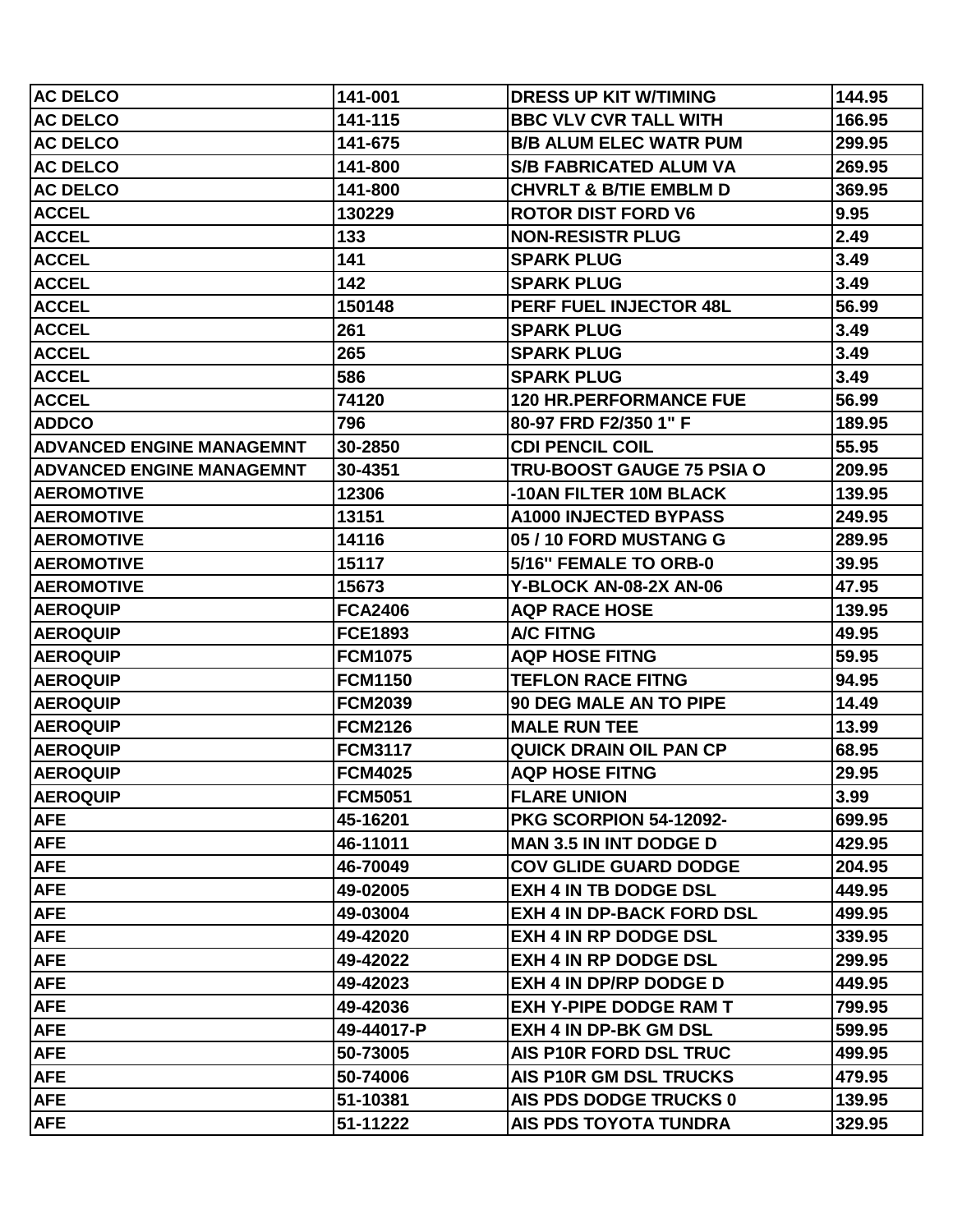| <b>AFE</b> | 51-11252    | AIS PDS JEEP WRANGLER         | 239.95 |
|------------|-------------|-------------------------------|--------|
| <b>AFE</b> | 51-11262    | AIS PDS FORD DSL TRUCK        | 399.95 |
| <b>AFE</b> | 51-11362-1  | AIS PDS BMW 3 SERIES E        | 299.95 |
| <b>AFE</b> | 51-11632    | AIS PDS DODGE RAM 09-1        | 369.95 |
| <b>AFE</b> | 51-11902    | <b>AIS PDS FORD F-150 10-</b> | 319.95 |
| <b>AFE</b> | 51-11922    | AIS PDS GM DSL TRUCKS         | 349.95 |
| <b>AFE</b> | 51-12192-P  | <b>AIS PDS FORD F150 12-1</b> | 549.95 |
| <b>AFE</b> | 51-71262    | AIS PDS FORD DSL TRUCK        | 299.95 |
| <b>AFE</b> | 51-74008-E  | <b>DIESEL ELITE MOMENTUM</b>  | 439.95 |
| <b>AFE</b> | 51-76206    | <b>AIS PDS JP GRND CHEROK</b> | 499.95 |
| <b>AFE</b> | 51-81752    | <b>AIS PDS GM SILVERADO/S</b> | 349.95 |
| <b>AFE</b> | 54-10382    | <b>DODGE TRKS 03-06 V8-5.</b> | 299.95 |
| <b>AFE</b> | 54-10399    | <b>FORD TRUCKS 03 07 V8 6</b> | 59.95  |
| <b>AFE</b> | 54-10461    | AIS P5R BMW M3 E46 01-        | 449.95 |
| <b>AFE</b> | 54-10502    | AIS P5R DODGE RAM 03-0        | 419.95 |
| <b>AFE</b> | 54-10551    | <b>C.A.I.S. STAGE-1 FRD R</b> | 217.95 |
| <b>AFE</b> | 54-11172    | <b>AIS PDS; TOYOTA TUNDRA</b> | 339.95 |
| <b>AFE</b> | 54-11222    | <b>AIS P5R TOYOTA TUNDRA</b>  | 329.95 |
| <b>AFE</b> | 54-11262    | <b>AIS P5R FORD DSL TRUCK</b> | 369.95 |
| <b>AFE</b> | 54-11352    | <b>AIS P5R TOYOTA TACOMA</b>  | 339.95 |
| <b>AFE</b> | 54-11622-PV | AIS P5R VP FORD F 150         | 249.95 |
| <b>AFE</b> | 54-11643    | AIS P5R BMW 135I E82/8        | 389.95 |
| <b>AFE</b> | 54-11902-1P | AIS P5R FORD F-150 10-        | 399.95 |
| <b>AFE</b> | 54-11902-P  | <b>AIS P5R FORD F-150 10-</b> | 319.95 |
| <b>AFE</b> | 54-11922    | AIS P5R GM DSL TRUCKS         | 349.95 |
| <b>AFE</b> | 54-11962-1P | <b>AIS P5R FORD F-150 11-</b> | 369.95 |
| <b>AFE</b> | 54-12111    | <b>AIS P5R FORD F-150 12-</b> | 339.95 |
| <b>AFE</b> | 54-12112-B  | AIS P5R FORD F-150 ECO        | 399.95 |
| <b>AFE</b> | 54-12182-P  | <b>AIS P5R FORD F150 2011</b> | 539.95 |
| <b>AFE</b> | 54-12192-P  | <b>AIS P5R FORD F150 12-1</b> | 529.95 |
| <b>AFE</b> | 54-12193    | <b>AIS P5RFORD F-150 ECOB</b> | 469.95 |
| <b>AFE</b> | 54-12322    | AIS P5R GM DSL TRUCKS         | 399.95 |
| <b>AFE</b> | 54-32332    | <b>GM SILVERADO/SIERRA 15</b> | 369.95 |
| <b>AFE</b> | 54-71262    | <b>AIS P5R FORD DSL TRUCK</b> | 269.95 |
| <b>AFE</b> | 54-73005    | <b>AIS P5R FORD DSL TRUCK</b> | 379.95 |
| <b>AFE</b> | 54-73112    | AIS P5R; FORD F-150 EC        | 488.95 |
| <b>AFE</b> | 54-81342    | AIS P5R DODGE DSL TRUC        | 389.95 |
| <b>AFE</b> | 54-81752    | AIS P5R GM SILVERADO/S        | 312.95 |
| <b>AFE</b> | 54-82032    | AIS P5R DODGE DSL TRUC        | 429.95 |
| <b>AFE</b> | 55-12250    | AIS P5R BMW 335I E90/9        | 399.95 |
| <b>AFE</b> | 55-12251    | 2011-12 BMW 335I INTAK        | 399.95 |
| <b>AFE</b> | 75-10932-1  | AIS PG7 DODGE DSL TRUC        | 419.95 |
| <b>AFE</b> | 75-11342-0  | <b>STAGE 2 INT SYST PG7 D</b> | 319.95 |
| <b>AFE</b> | 75-11342-1  | AIS PG7 DODGE DSL TRUC        | 351.95 |
| <b>AFE</b> | 75-11902-0V | AIS PG7 VP FORD F-150         | 329.95 |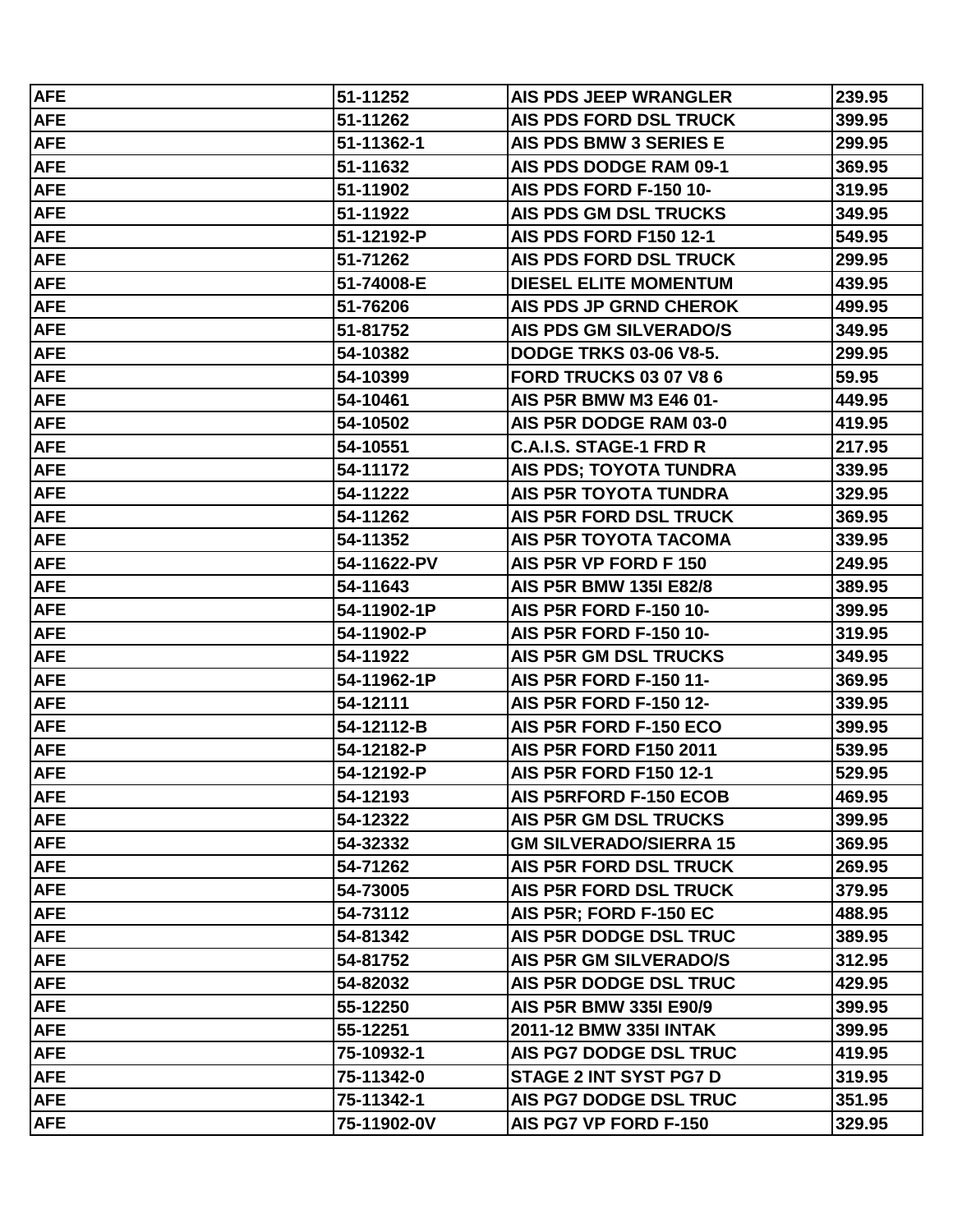| <b>AFE</b>                  | 75-11922   | <b>GM DIESEL TRUCK</b>        | 399.95 |
|-----------------------------|------------|-------------------------------|--------|
| <b>AFE</b>                  | 75-12032   | AIS PG7 DODGE DSL TRUC        | 481.95 |
| <b>AFE</b>                  | 75-32322   | <b>AIS PG7 GM DSL TRUCKS</b>  | 329.95 |
| <b>AFE</b>                  | 75-32572   | 14 RAM 1500 V6 3.0L PG        | 329.95 |
| <b>AFE</b>                  | 75-41262   | <b>AIS PG7 FORD DSL TRUCK</b> | 319.95 |
| <b>AFE</b>                  | 75-81262-1 | <b>AIS PG7 FORD DSL TRUCK</b> | 339.95 |
| <b>AFE</b>                  | 75-81872-0 | <b>AIS PG7 FORD DSL TRUCK</b> | 419.95 |
| <b>AFE</b>                  | 77-42001   | TUN DODGE DSL TRUCKS 9        | 289.95 |
| <b>AFE</b>                  | 77-42002   | TUN DODGE GAS CARS/TRU        | 299.95 |
| <b>AFE</b>                  | 77-43002   | TUN FORD GAS CARS/TRUC        | 299.95 |
| <b>AFE</b>                  | 77-43003   | <b>TUN FORD F-150 11-12 V</b> | 299.95 |
| <b>AFE</b>                  | 77-43005   | <b>TUN MODULE FORD F-150</b>  | 282.95 |
| <b>AFE</b>                  | 77-44001   | TUN GM DSL TRUCKS 01-1        | 289.95 |
| <b>AFE</b>                  | 77-44002   | TUN GM GAS CARS/TRUCKS        | 299.95 |
| <b>AFE</b>                  | 81-90006   | A/F PDS SXS YAMAHA RHI        | 29.99  |
| <b>AFE</b>                  | F2-02001   | AIS PDS DODGE RAM TRUC        | 289.95 |
| <b>AIRAID</b>               | 1021       | <b>THROTTLE BODY BOOSTER</b>  | 33.95  |
| <b>AIRAID</b>               | 200-554-1  | 02 04 CHEVY CAVALIER 2        | 99.95  |
| <b>AIRAID</b>               | 300-147    | 03-04 DODGE CUMMINS DS        | 299.95 |
| <b>AIRAID</b>               | 400-166    | 05 F/D EXPEDITION 5.4L        | 249.95 |
| <b>AIRAID</b>               | 451-174    | <b>SYNTHAMAX RED 12-13 BO</b> | 349.95 |
| <b>AIRAID</b>               | 775-495    | PCV1-1/4 FLG 3"OD CHRO        | 23.99  |
| <b>AIRAID</b>               | 860-345    | 97-07 F/D F-150 V8 - S        | 119.95 |
| <b>ARP</b>                  | 206-3601   | <b>BMW MINI COOPER HEAD B</b> | 119.95 |
| <b>ARP</b>                  | 235-4603   | <b>BBC BRODIXUNDERCUT 12P</b> | 234.95 |
| <b>ARP</b>                  | 235-5502   | <b>BB CHEVY 2-BOLT MAIN S</b> | 119.95 |
| <b>AUTO CUSTOM CARPETS</b>  | 105        | <b>IMPALA EMBLEM</b>          | 35.99  |
| <b>AUTOMETER</b>            | 3661       | 2 116 FUEL PRESS 0 15         | 249.95 |
| <b>AUTOMETER</b>            | 8970       | 2116 BOOST PRESS 060          | 179.95 |
| <b>IB&amp;M PERFORMANCE</b> | 10340      | <b>MOPAR 345 5.7L FLEXPLA</b> | 109.95 |
| <b>B&amp;M PERFORMANCE</b>  | 46059      | <b>COMMANDFLO BLUE</b>        | 59.95  |
| <b>BARRY GRANT</b>          | 130014     | <b>AIR DENSITY GUAGE</b>      | 119.95 |
| <b>BARRY GRANT</b>          | 171040     | <b>-8 INLINE ALCOHOL FILT</b> | 69.95  |
| <b>BBK PERFORMANCE</b>      | 16375      | 05 10 MUSTANG GT 2 3/4        | 399.95 |
| <b>BORLA PERFORMANCE</b>    | 140263     | 06-07 IMPREZA 2.5L            | 469.95 |
| <b>BORLA PERFORMANCE</b>    | 140359     | 08-10 COBALT SS 2.0L T        | 639.95 |
| <b>BORLA PERFORMANCE</b>    | 17183      | 97-05 SUBARU HEADER           | 759.95 |
| <b>CENTERFORCE</b>          | 23281226   | FRD11.0"*1-1/8X10 DFX         | 299.95 |
| <b>CENTERFORCE</b>          | 591        | 00 04 NISSAN DATSUN 24        | 74.95  |
| <b>CENTERFORCE</b>          | DF021048   | <b>86-93 FORD MUSTANG CLU</b> | 499.95 |
| <b>CENTERFORCE</b>          | DF204910   | 90 94 BUICK CADI CHEV         | 299.95 |
| <b>CENTERLINE WHEEL</b>     | 005103545  | <b>CONVO PRO 15X10 3-3/8</b>  | 250.00 |
| <b>CENTERLINE WHEEL</b>     | 005703445  | <b>CONVO PRO 15X7 3-3/8 S</b> | 300.00 |
| <b>CENTERLINE WHEEL</b>     | 055351445  | <b>AUTO DRAG 15X3,5 1-5/8</b> | 210.00 |
| <b>CENTERLINE WHEEL</b>     | 055704545  | <b>AUTO DRAG 15X7 4-7/8 S</b> | 210.00 |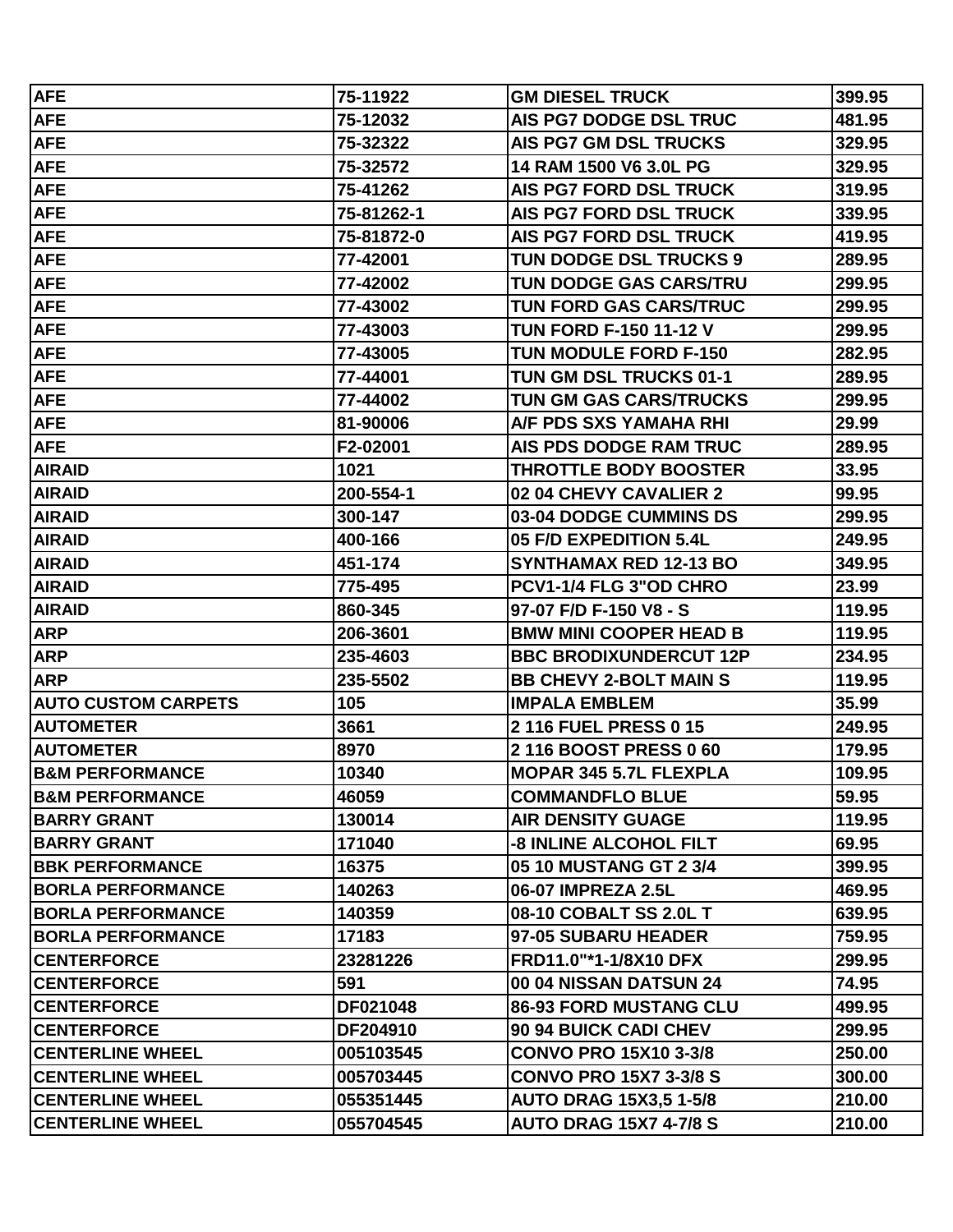| <b>CENTERLINE WHEEL</b>        | 055853445        | <b>AUTO DRAG 15X8,5 3-5/1</b>     | 229.00  |
|--------------------------------|------------------|-----------------------------------|---------|
| <b>CENTERLINE WHEEL</b>        | 135105547        | <b>LGND TELSTAR 15X10 4.5</b>     | 260.00  |
| <b>CENTERLINE WHEEL</b>        | 1927805507       | <b>BILLET FLUTED HWK 17X8</b>     | 322.00  |
| <b>CENTERLINE WHEEL</b>        | 1936805507       | <b>16X8 BILLET HATCHET</b>        | 167.00  |
| <b>CENTERLINE WHEEL</b>        | 256806865        | <b>16X8 BILLET OUTLAW</b>         | 130.00  |
| <b>CENTERLINE WHEEL</b>        | 346806507        | <b>16X8 CONVO HELL CAT</b>        | 145.00  |
| <b>CENTERLINE WHEEL</b>        | 476956555        | <b>16X9 5 BILLET SABER</b>        | 156.00  |
| <b>CENTERLINE WHEEL</b>        | 657805507        | <b>17X8 BILLET PINTAIL</b>        | 180.00  |
| <b>CENTERLINE WHEEL</b>        | 697806425        | <b>17X8 BILLET PROWLER</b>        | 185.95  |
| <b>CENTERLINE WHEEL</b>        | 697806507        | <b>17X8 BILLET PROWLER</b>        | 180.00  |
| <b>CENTERLINE WHEEL</b>        | 746805507        | <b>BILLT STR 16X8 4.5 0MM</b>     | 290.00  |
| <b>CENTERLINE WHEEL</b>        | 8077706507       | <b>17X7 BILLET AZTEC</b>          | 180.00  |
| <b>CENTERLINE WHEEL</b>        | 887806425        | <b>17X8 BILLET COBRA</b>          | 190.00  |
| <b>CLEVITE 77 BEARINGS</b>     | <b>CB663HN20</b> | <b>CONNECTING ROD BEARI</b>       | 14.50   |
| <b>CLEVITE 77 BEARINGS</b>     | <b>CB960P30</b>  | <b>AMC CON ROD BEARING</b>        | 8.00    |
| <b>CLEVITE 77 BEARINGS</b>     | <b>MS829HK</b>   | <b>TRIARMOR MAIN SET</b>          | 179.95  |
| <b>CLOYES</b>                  | 8-5100           | <b>SBC NOISY GEAR DRIVE</b>       | 199.95  |
| <b>CLOYES</b>                  | 9-3113A          |                                   | 219.95  |
| <b>CLOYES</b>                  | 9-3700-5         | <b>QUICK ADJUST SET</b>           | 169.95  |
| <b>COMPETITION CAMS</b>        | 35-562-44        | <b>CAM FW FORD 281QIO8</b>        | 899.95  |
| <b>CROWER CAMS</b>             | 66293-16         | <b>SEVERE DUTY ROLLERS BB</b>     | 829.95  |
| <b>CROWER CAMS</b>             | 70199-16         | <b>CUSTOM NON-HEAT TREATE</b>     | 139.95  |
| <b>CROWER CAMS</b>             | 73655-1          | <b>ROCKER ARMS DODGE LATE</b>     | 57.99   |
| <b>CROWER CAMS</b>             | 73655P-1         | <b>ROCKER ARMS DODGE LATE</b>     | 52.49   |
| <b>CROWER CAMS</b>             | 74503            | <b>SHAFT ROCKER ASSEMBLED</b>     | 209.95  |
| <b>CROWER CAMS</b>             | 86117T-16        | <b>BEAD LOCKS TITANIUM 7M</b>     | 214.95  |
| <b>CROWER CAMS</b>             | 87095-16         | <b>TITANIUM RETAINERS MIT</b>     | 229.95  |
| <b>CSR PERFORMANCE</b>         | 004110C          | 4150 4H BILLET SPCR 1.            | 119.95  |
| <b>CSR PERFORMANCE</b>         | 815R             | <b>TF727 SHIELD KIT RED</b>       | 149.95  |
| <b>CSR PERFORMANCE</b>         | 834              | <b>SBM TF727 SUPERSHIELD</b>      | 269.95  |
| <b>DART MACHINE</b>            | 01110003         | <b>SBC TOPEND KITE 230*64</b>     | 1679.00 |
| <b>DART MACHINE</b>            | 10511122P        | 215CC 64CC 205/160 COM            | 669.95  |
| <b>DART MACHINE</b>            | 31385235         | <b>SB FORD BLOCK</b>              | 3595.00 |
| <b>DART MACHINE</b>            | 32000006         | <b>BBC ALUM BLOCK PARTS K</b>     | 189.95  |
| <b>DART MACHINE</b>            | 32220041         | <b>CAM BEARING 50MM ROLLE</b>     | 26.49   |
| <b>DART MACHINE</b>            | 62420040         | <b>TUNNEL RAM TOP 2 X 450</b>     | 88.99   |
| <b>DESIGN ENGINEERING INC.</b> | 010141           | <b>T3 TITANIUM TURBO SHIELD</b>   | 239.95  |
| <b>DESIGN ENGINEERING INC.</b> | 010144           | <b>T4 TITANIUM TURBO SHIELD</b>   | 259.95  |
| <b>DESIGN ENGINEERING INC.</b> | 010145           | <b>T4 TITANIUM TURBO SHIELD</b>   | 259.95  |
| <b>DESIGN ENGINEERING INC.</b> | 010147           | <b>T6 TIT TURBO SHIELD KI</b>     | 419.95  |
| <b>DESIGN ENGINEERING INC.</b> | 010420B50        | 1.5 X 50' HEAT SHEATH             | 249.95  |
| <b>DESIGN ENGINEERING INC.</b> | 050216           | <b>BLADE LOCK KNIFE TOOL</b>      | 19.99   |
| <b>DESIGN ENGINEERING INC.</b> | 080100           | <b>5 LB.TANK&amp;INSTALLATION</b> | 279.95  |
| <b>DIABLOSPORT</b>             | 12011            | <b>I2 PCM SWAP DOD/CHRYS</b>      | 499.95  |
| <b>DIABLOSPORT</b>             | 12012            | <b>INTUNE I2 FOR 05-14 JE</b>     | 399.95  |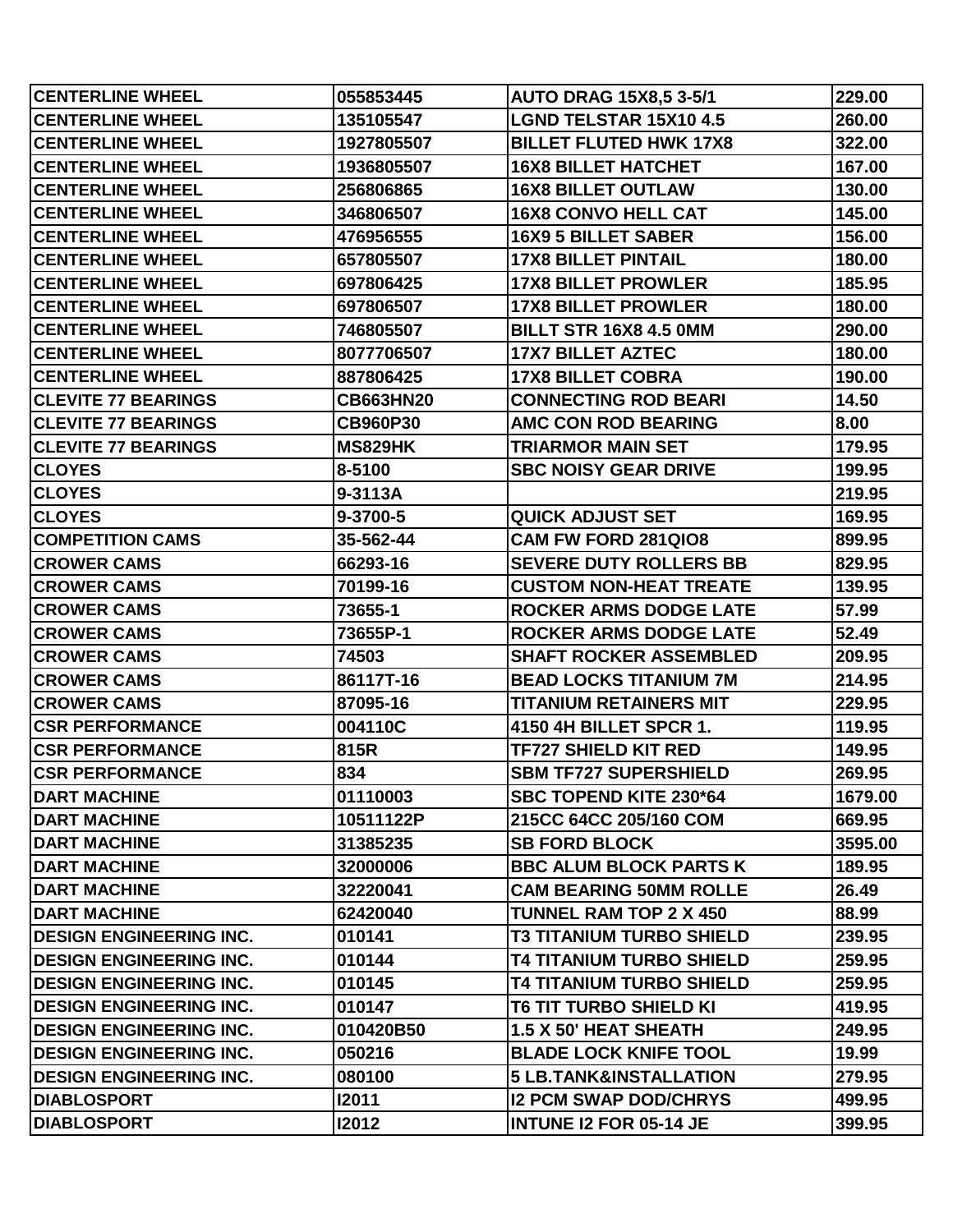| <b>IDIABLOSPORT</b>             | 12014            | <b>I2 PCM SWAP 15-UP JP W</b> | 499.95  |
|---------------------------------|------------------|-------------------------------|---------|
| <b>IDIABLOSPORT</b>             | <b>I2019</b>     | <b>I2 PCM SWAP 15 HELLCAT</b> | 499.95  |
| <b>DIABLOSPORT</b>              | T-1010           | <b>TRINITY EGT PACK</b>       | 264.95  |
| <b>DIABLOSPORT</b>              | <b>U7778</b>     | <b>USB PREDATOR UPDATE KI</b> | 37.95   |
| <b>DOCTOR PERFORMANCE</b>       | 3021             | 2001-3 FORD 7.3L PWRST        | 229.95  |
| <b>DOCTOR PERFORMANCE</b>       | 3023             | 2004-06 FRD 6.0L PWRST        | 229.95  |
| <b>DOUGS HEADERS</b>            | D350             | <b>HDR CHEV VETTE SBC 63-</b> | 699.95  |
| <b>DOUGS HEADERS</b>            | D6712            | <b>HDR FRD MUST 351C 71-7</b> | 829.95  |
| <b>IDOUGS HEADERS</b>           | <b>D690YA</b>    | <b>HDR FRD MUST SBF 64-70</b> | 829.95  |
| <b>IDOUGS HEADERS</b>           | DEC225AK         | <b>ELECT CUT-OUT 2 1/4 PR</b> | 559.95  |
| <b>DOUGS HEADERS</b>            | <b>DEC300A-1</b> | <b>ELECTRIC CUT-OUT 3" SG</b> | 249.95  |
| <b>DOUGS HEADERS</b>            | <b>DEC6230</b>   | <b>ELECTRIC CUT-OUT DUAL</b>  | 39.95   |
| <b>IDOUGS HEADERS</b>           | <b>DEC6231</b>   | <b>ELECTRIC CUT-OUT SGL W</b> | 35.99   |
| <b>IDRIVEN RACING OIL</b>       | 00214            | XP2 2 1/2 GALLON JUG          | 169.95  |
| <b>DYNATECH EXHAUST SYSTEMS</b> | 701-31010        | <b>STREET STOCK 1.75-1.88</b> | 289.95  |
| <b>DYNATECH EXHAUST SYSTEMS</b> | 715-74020        | <b>EXH 10-12 CAM</b>          | 359.95  |
| DYNATECH EXHAUST SYSTEMS        | 715-74030        | <b>EXH 10-12 CAM</b>          | 249.95  |
| <b>DYNATECH EXHAUST SYSTEMS</b> | 722-64320        | <b>EXH 07-10 SHLB GT500 C</b> | 649.95  |
| <b>DYNATECH EXHAUST SYSTEMS</b> | 728-73320        | EXH 05-11 6.1/6.4 HEMI        | 899.95  |
| <b>DYNATECH EXHAUST SYSTEMS</b> | 783-71240        | <b>COLLECTOR 2 1/4 X 4 X</b>  | 99.95   |
| <b>DYNATECH EXHAUST SYSTEMS</b> | 791-09525        | <b>MUSCLE MAXX STUB ASSY</b>  | 139.95  |
| <b>EAGLE SPECIALTY PRODUCTS</b> | 15107080         | <b>ROTATING ASSEMBLY</b>      | 2266.95 |
| <b>EAGLE SPECIALTY PRODUCTS</b> | B11509030-L19    | <b>BBC ROTATING ASSEMBLY</b>  | 2500.00 |
| <b>EARL'S</b>                   | 28A030           | 93 97 CAMARO/FIREBIRD         | 119.95  |
| <b>EARL'S</b>                   | 28A570           | <b>88 CAMARO W/1LE PER</b>    | 94.95   |
| <b>EARL'S</b>                   | 28B050           | 87 88 MUST FRONT DIS          | 73.95   |
| <b>EARL'S</b>                   | 28K040           | <b>90 94 ECLIPSE 4X4</b>      | 134.95  |
| <b>EARL'S</b>                   | 28L010           | <b>91 93 ACCORD</b>           | 114.95  |
| <b>EARL'S</b>                   | 28L160           | 98 99 ACCORD DISCS            | 94.95   |
| <b>EARL'S</b>                   | 360165           | -6 AUTO-FIT TO 5/16 TU        | 15.99   |
| <b>EARL'S</b>                   | 41600            | <b>16 ROW OIL CLR CORE-WI</b> | 189.95  |
| <b>EARL'S</b>                   | 977521           | <b>1/8NPT MALE TO 3/8-24</b>  | 6.95    |
| <b>EDELBROCK</b>                | 1803             | <b>CARBURETOR 500CFM E C</b>  | 543.95  |
| <b>IEDELBROCK</b>               | 18134            | <b>THUNDER SER AVS 800CFM</b> | 649.95  |
| <b>EDELBROCK</b>                | 72300            | <b>NITROUS BOTTLE</b>         | 279.95  |
| <b>EDGE</b>                     | 18300            | <b>DASH POD</b>               | 33.95   |
| <b>EDGE</b>                     | 18303            | 08-10 FORD 6.4L 11-14         | 36.95   |
| <b>EDGE</b>                     | 18350            | 97-03 FORD F-150 4.6L&        | 36.95   |
| <b>EDGE</b>                     | 18351            | 04-08 FORD F-150 4.6L         | 36.95   |
| <b>EDGE</b>                     | 28301            | 07-13 GM TRUCK/SUV BAS        | 44.95   |
| <b>EDGE</b>                     | 28302            | 07-13 GM TRUCK/SUV LUX        | 46.95   |
| <b>EDGE</b>                     | 31103            | 04.5-05 DODGE 5.9L 600        | 849.95  |
| <b>EDGE</b>                     | 31104            | 06-07 DODGE 5.9L 610 S        | 849.95  |
| <b>EDGE</b>                     | 31105            | 07-12 DODGE 6.7L JUICE        | 849.95  |
| <b>EDGE</b>                     | 38303            | 98.5-02 DODGE RAM DASH        | 39.95   |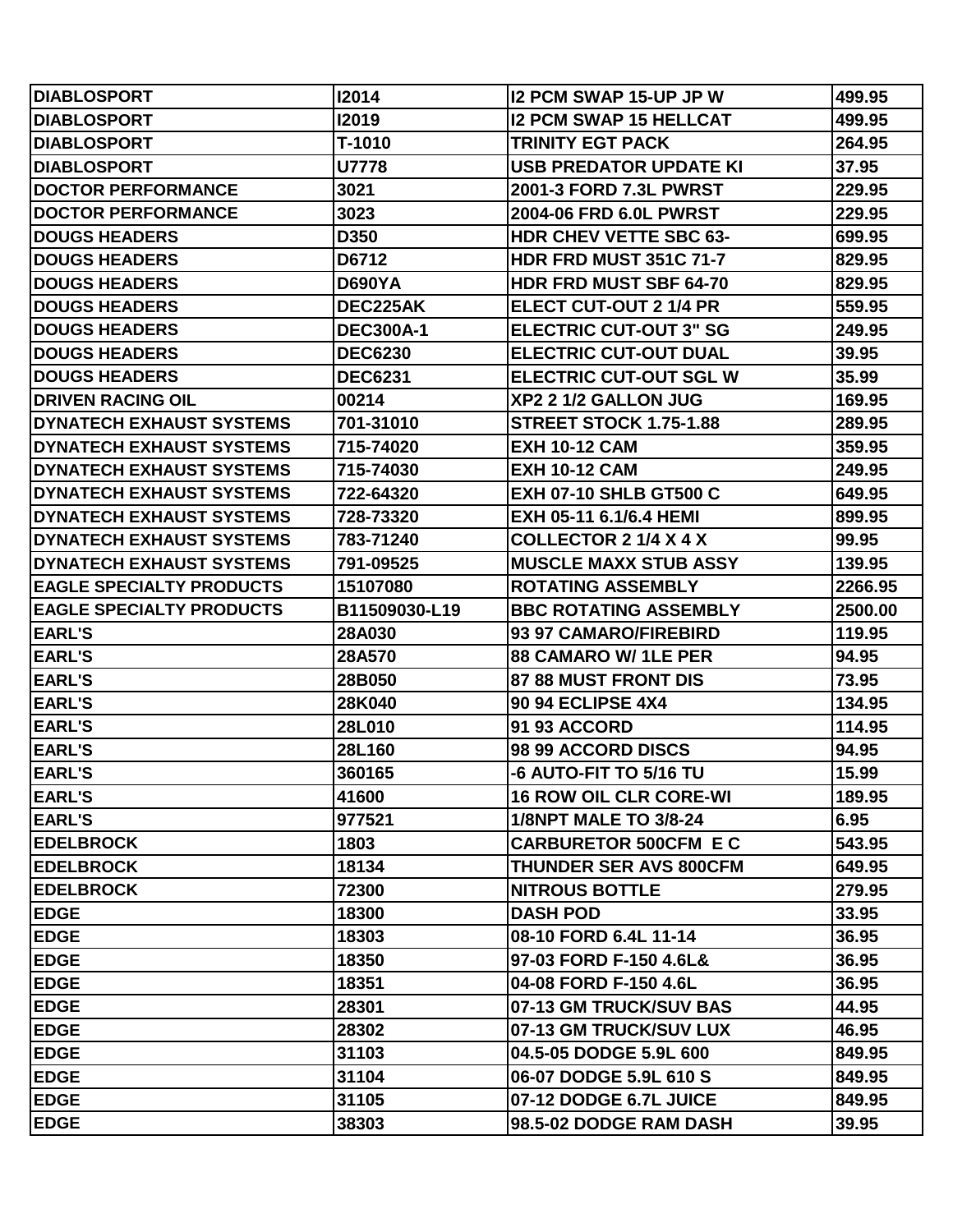| <b>EDGE</b>                      | 98003            | <b>CTS POD ADAPTER KIT</b>    | 10.99   |
|----------------------------------|------------------|-------------------------------|---------|
| <b>EIBACH</b>                    | 4069-140         | 07-08 HONDA FIT SPRING        | 189.95  |
| <b>ENERGY SUSPENSION</b>         | 5-7107G          | <b>CHRY STRUT ROD BUSHING</b> | 22.95   |
| <b>ENERGY SUSPENSION</b>         | 9-9145G          | <b>GM REAR BUMP STOP</b>      | 8.49    |
| <b>FAST ELECTRONICS</b>          | 11990-1          | <b>GEAR ALUM. BRZ. DISTRI</b> | 39.95   |
| <b>FAST ELECTRONICS</b>          | 54102            | <b>THROTTLE BODY LSX 102M</b> | 249.95  |
| <b>FEL PRO</b>                   | 17900            | <b>CHRIS CRAFT MARINE VC</b>  | 14.99   |
| <b>FEL PRO</b>                   | <b>CS8523</b>    | <b>BBC 95-00 CONV SET</b>     | 69.95   |
| <b>FEL PRO</b>                   | <b>HS9502PT</b>  | <b>BBC 95-02 HEAD SET</b>     | 209.95  |
| <b>FEL PRO</b>                   | <b>MS98002T</b>  | PERMADRY INTAKE GASKET        | 79.95   |
| <b>FEL PRO</b>                   | <b>MS98004T</b>  | GM 3.1L V6 INT GSKT SE        | 74.95   |
| <b>FILTER SOLUTION TECHNOLOG</b> | <b>RPM900</b>    | <b>TURBOFYNER DIESEL FILT</b> | 249.95  |
| <b>FLAMING RIVER</b>             | <b>FR1009</b>    | <b>BATTERY DISCONNECT</b>     | 144.95  |
| <b>FLAMING RIVER</b>             | <b>FR1043</b>    | <b>BATTERY DISCONNECT</b>     | 139.95  |
| <b>FLAMING RIVER</b>             | <b>FR1496</b>    | <b>STEERING BOX</b>           | 849.95  |
| <b>FLAMING RIVER</b>             | <b>FR1498VLV</b> | <b>CONTROL VALVE</b>          | 579.95  |
| <b>FLAMING RIVER</b>             | <b>FR1611</b>    | <b>SBC PS PUMP MOUNT BRAC</b> | 199.95  |
| <b>FLAMING RIVER</b>             | <b>FR1736</b>    | <b>UNIVERSAL BILLET</b>       | 114.95  |
| <b>FLAMING RIVER</b>             | FR1800B12        | <b>MIL SPEC U-JOINT</b>       | 179.95  |
| <b>FLAMING RIVER</b>             | FR1850-22SS      | <b>SHAFT</b>                  | 119.95  |
| <b>FLAMING RIVER</b>             | FR20118-3        | <b>STEERING COLUMN ACC</b>    | 89.95   |
| <b>FLAMING RIVER</b>             | FR30002          | <b>FLRSHFT COLUMN</b>         | 929.95  |
| <b>FLAMING RIVER</b>             | <b>FR30101SS</b> | <b>COLUMN SHIFT COLUMN</b>    | 1149.95 |
| <b>FLEX-A-LITE COOLING</b>       | 20               | <b>FAN ELEC 12 SINGL PUSH</b> | 114.95  |
| <b>FLEX-A-LITE COOLING</b>       | 2717             | <b>FAN BELT DRIVEN 17 REV</b> | 59.95   |
| <b>FLEX-A-LITE COOLING</b>       | 30144            | <b>6.5" REP ELECTRIC FAN</b>  | 132.95  |
| <b>FLEX-A-LITE COOLING</b>       | 4116C            | <b>COOLER TRANSMISSION OI</b> | 99.95   |
| <b>FLEX-A-LITE COOLING</b>       | 52180TL          | <b>RADIATOR/FAN COMBO 18</b>  | 1059.95 |
| <b>FLEX-A-LITE COOLING</b>       | 52185            | <b>RADIATOR/FAN COMBO 22</b>  | 959.95  |
| <b>FLEX-A-LITE COOLING</b>       | 52309            | <b>RADIATOR ONLY 2007 TO</b>  | 579.95  |
| <b>FLEX-A-LITE COOLING</b>       | 57291            | <b>RADIATOR/FAN COMBO W/2</b> | 1249.95 |
| <b>FLOWMASTER</b>                | 12018400         | 2.00 IN/2.00 OUT 18 4         | 109.95  |
| <b>FLOWMASTER</b>                | 717789           | <b>15-17 MUSTNG BASE EXHS</b> | 739.95  |
| <b>FLOWMASTER</b>                | 817548           | 09-14 SUB/YUKON XL 5.3        | 739.95  |
| <b>FLOWMASTER</b>                | 817667           | <b>EXHAUST SYSTEM</b>         | 799.95  |
| <b>FLOWMASTER</b>                | 819108           | 05-10 MUSTANG GT/GT500        | 499.95  |
| <b>FLOWMASTER</b>                | 842440           | <b>2.25" C/IN C/OUT</b>       | 109.95  |
| <b>FLOWMASTER</b>                | 842441           | <b>2.25" S/IN C/OUT</b>       | 109.95  |
| <b>G-FORCE RACING GEAR</b>       | 0236090RD        | <b>GF236 PRO SERIES RACIN</b> | 77.99   |
| <b>G-FORCE RACING GEAR</b>       | <b>3023XLGBK</b> | <b>PRO ELIMINATOR FULL FA</b> | 174.95  |
| <b>G-FORCE RACING GEAR</b>       | 3025MEDBK        | <b>PRO VINTAGE FULL FACE</b>  | 224.95  |
| <b>G-FORCE RACING GEAR</b>       | 3123LRGWH        | <b>GF3 F/FACE LRG WHT SA2</b> | 224.95  |
| <b>G-FORCE RACING GEAR</b>       | 3123SMLMB        | GF3 F/FACE SML SA2015         | 224.95  |
| <b>G-FORCE RACING GEAR</b>       | 3123XLGWH        | <b>GF3 F/FACE XLG WHT SA2</b> | 224.95  |
| <b>G-FORCE RACING GEAR</b>       | 4100SMLBU        | <b>GF G1 GLOVES SML BLUE</b>  | 38.49   |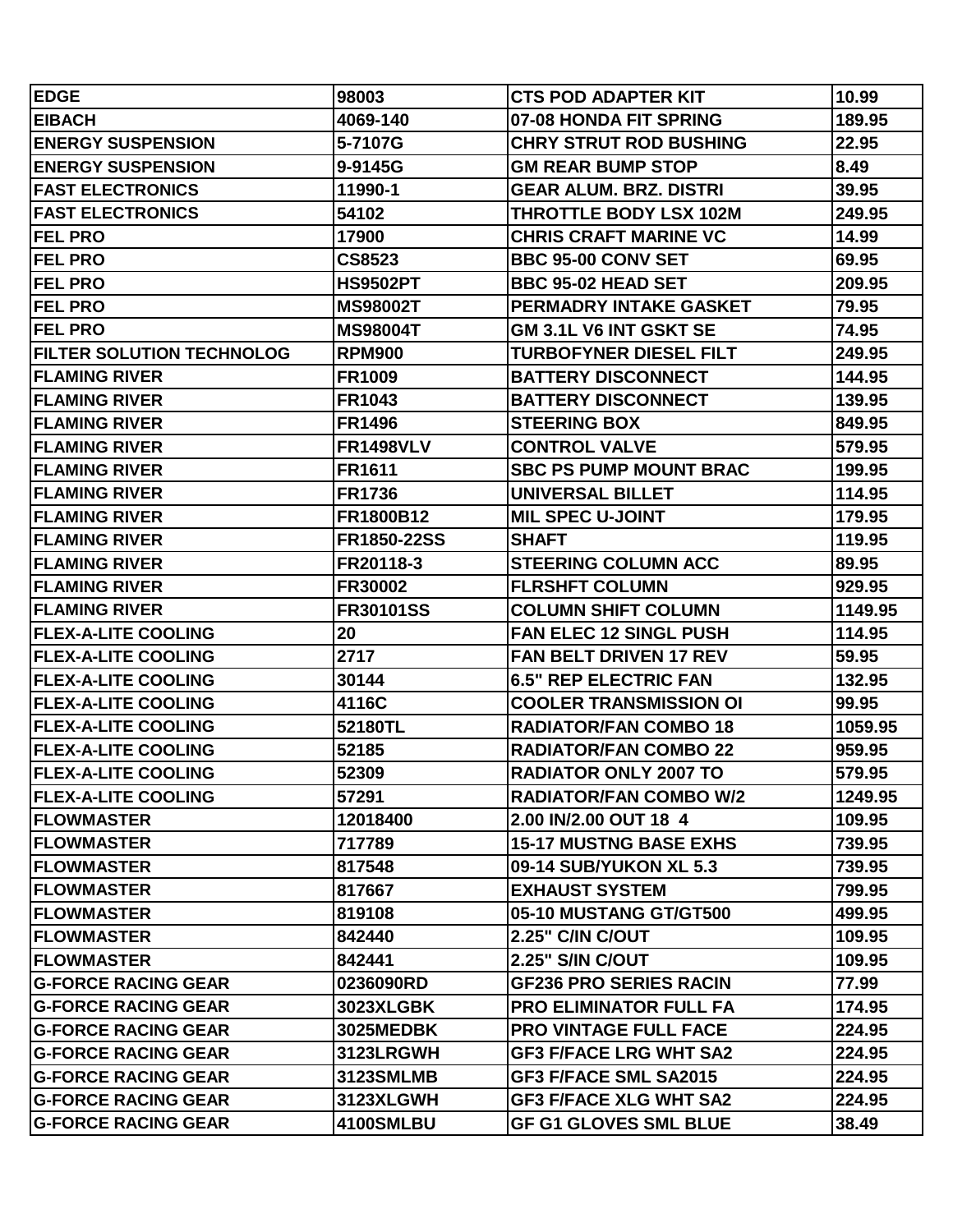| <b>IG-FORCE RACING GEAR</b> | 4100SMLRD         | <b>GF G1 GLOVES SML RED</b>   | 38.49   |
|-----------------------------|-------------------|-------------------------------|---------|
| <b>G-FORCE RACING GEAR</b>  | 4100XXLRD         | <b>GF G1 GLOVES XXL RED</b>   | 38.49   |
| <b>IG-FORCE RACING GEAR</b> | 4701RD            | <b>3FT SFI RED ROLLBAR PA</b> | 14.49   |
| <b>G-FORCE RACING GEAR</b>  | 6001RD            | <b>PRO 6PT PD-LAP IND-SHL</b> | 54.95   |
| <b>GRANT WHEELS</b>         | 1034              | <b>F/X EUROSTYLE WHEEL</b>    | 139.95  |
| <b>GRANT WHEELS</b>         | 3624-1            | <b>MARINE INSTALLATION KI</b> | 23.99   |
| <b>GRANT WHEELS</b>         | 5275-C3           | <b>FORD CRUISE CONTROL KI</b> | 124.95  |
| <b>GRANT WHEELS</b>         | 71011             | <b>CUSTOM STYLING RING</b>    | 37.95   |
| <b>GRANT WHEELS</b>         | 71241             | <b>CUSTOM STYLING RING</b>    | 37.95   |
| <b>GRANT WHEELS</b>         | 73060             | <b>CUSTOM STYLING RING</b>    | 39.95   |
| <b>GRANT WHEELS</b>         | 7913              | <b>KENWORTH INSTALLATION</b>  | 75.49   |
| <b>GREDDY PERFORMANCE</b>   | 10135520          | '89-'91 ECLIPSE EXHAUS        | 499.95  |
| <b>IGROUND FORCE</b>        | 1085              | 02 09 TRAILBLAZER 6CYL        | 134.95  |
| <b>IGROUND FORCE</b>        | 5005              | 05 07 CHEVY HHR KIT CO        | 269.95  |
| <b>IGROUND FORCE</b>        | 91208             | 07 11 GM SILVERADO/SIE        | 69.95   |
| <b>IGROUND FORCE</b>        | 9857              | 07-13 GM C/CK1500 SILV        | 1149.95 |
| <b>IGROUND FORCE</b>        | 9913              | 97 02 EXPEDITION&NAVIG        | 449.95  |
| <b>IGROUND FORCE</b>        | 9917              | 00 06 SUBURBAN/TAHOE&Y        | 559.95  |
| <b>IGROUND FORCE</b>        | 9949              | 04/08 FORD F 150/LINCO        | 999.95  |
| <b>IGROUND FORCE</b>        | 9980              | 06 08 DODGE RAM 1500 Q        | 1099.95 |
| <b>IGROUND FORCE</b>        | 9991              | 07 11 GM TAHOE/YUKON/A        | 559.95  |
| <b>HAWK PERFORMANCE</b>     | HB131L-595        | <b>MOTORSPORTS BRAKE PADS</b> | 149.95  |
| <b>IHAWK PERFORMANCE</b>    | <b>HB368N-665</b> | <b>HYUNDAI/KIA D924 PADS</b>  | 69.95   |
| <b>HAWK PERFORMANCE</b>     | HB372Y-626        | <b>LTS BRAKE PAD</b>          | 59.95   |
| <b>IHAWK PERFORMANCE</b>    | HB805R-615        | <b>MUSTNG PADS STREET RAC</b> | 144.95  |
| <b>HEATSHIELD PRODUCTS</b>  | 315053            | <b>YLW EXHAUST WRAP 2"X50</b> | 69.95   |
| <b>IHEDMAN HEDDERS</b>      | 66104             | <b>HTC SBC CAM 70-80 1-3/</b> | 669.95  |
| <b>HEDMAN HEDDERS</b>       | 78076             | HTC B&E 62-74 MOPAR SH        | 689.95  |
| <b>HEDMAN HEDDERS</b>       | 89040             | <b>SBM 64-69 BOOGIE VAN H</b> | 129.95  |
| <b>HEDMAN/HUSLER</b>        | 11405             | 1-7/8"FORD SVO EX FLAN        | 114.95  |
| <b>HEDMAN/HUSLER</b>        | 65026             | <b>CAMARO SB CHEVY SPORT</b>  | 899.95  |
| <b>HELIX</b>                | 53015             | <b>HELIX TB SPACER PLUS</b>   | 99.95   |
| <b>HKS</b>                  | 3302EX024         | 92-8 CIVIC 4DR DRAGER         | 279.95  |
| <b>HOLLEY</b>               | 52-8416           | <b>BLACK 89 95 MITSUBISHI</b> | 57.95   |
| <b>HOLLEY</b>               | 52-8437           | <b>BLACK 88 97 IMPORTS</b>    | 57.95   |
| <b>HOLLEY</b>               | 52-8490           | <b>BLACK 92 97 IMPORTS</b>    | 57.95   |
| <b>HOLLEY</b>               | 53-8437           | YELLOW 88 97 IMPORTS          | 57.95   |
| <b>HOLLEY</b>               | 53-8465           | YELLOW 90 96 IMPORTS          | 57.95   |
| <b>HOLLEY</b>               | 800-450           | <b>ICT LAUNCH CONTROL</b>     | 319.95  |
| <b>HOLLEY</b>               | 820-300           | <b>PRO STRIP COIL</b>         | 89.95   |
| <b>HOLLEY</b>               | 890-101           | <b>S/BBC DIST LOCKED OUT</b>  | 159.95  |
| <b>HOOKER</b>               | 16834             | 82-93 S10 BLZ/JMY EXHA        | 199.95  |
| <b>HOOKER</b>               | 21105             | SUP COMP TURBO 2-1/4 C        | 74.95   |
| <b>HOTCHKIS</b>             | 1202              | <b>UPPER TRAILING ARMS</b>    | 339.95  |
| <b>HOTCHKIS</b>             | 19419             | 03-6 NEON SRT4 SPRING         | 199.95  |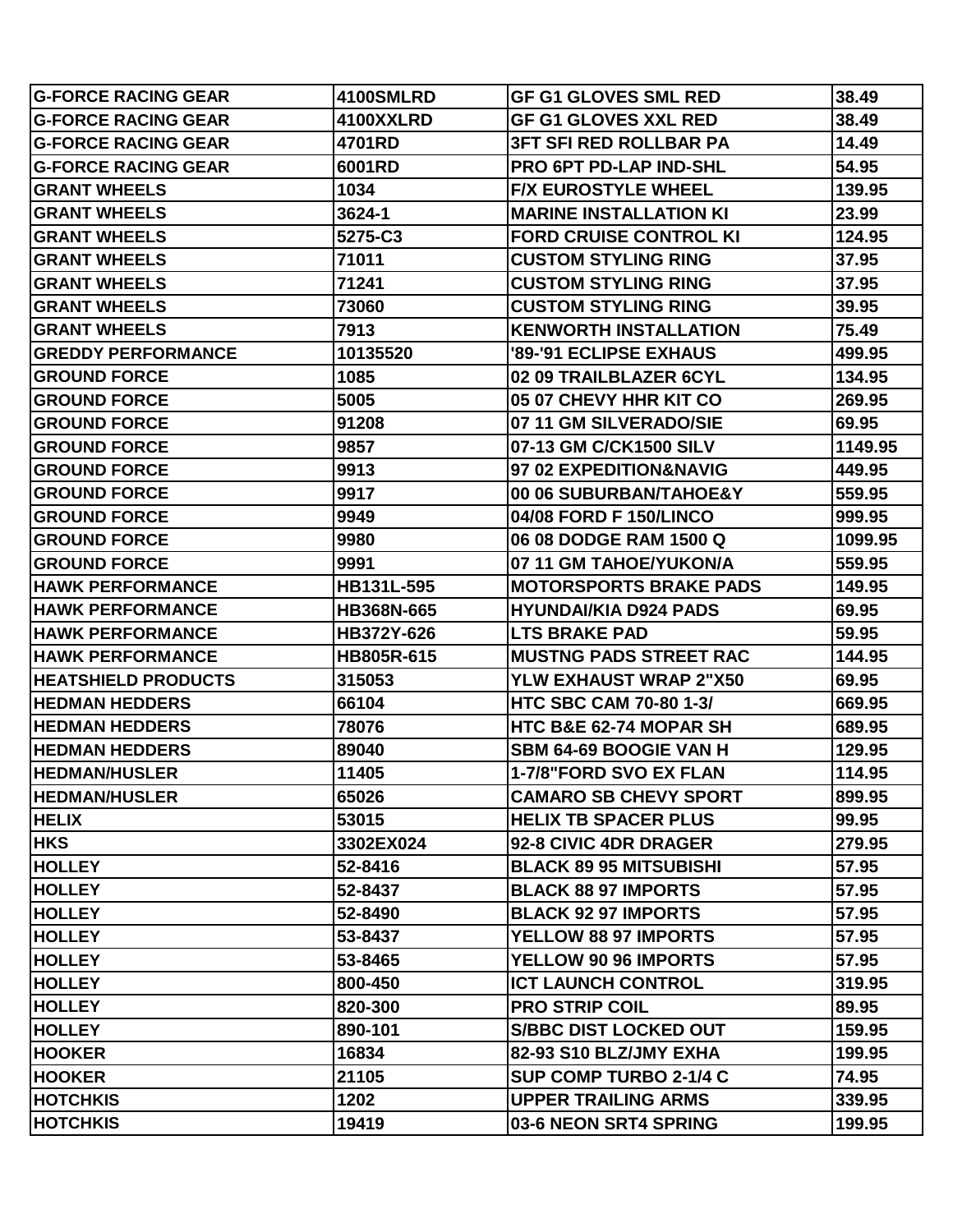| <b>HOTCHKIS</b>             | 2003                  | 93-7CAM STRUT TOWER BR        | 249.95 |
|-----------------------------|-----------------------|-------------------------------|--------|
| <b>HOWARDS CAMS</b>         | 93010-1               | VALVE LOCK 7 DEG. 11/3        | 1.49   |
| <b>HURST PERFORMANCE</b>    | 391-5074              | <b>BILLET/PLUS MUSTANG 05</b> | 279.95 |
| <b>HURST PERFORMANCE</b>    | 538-0404              | <b>COMP STICK KIT 08-10 C</b> | 219.95 |
| <b>INGLESE</b>              | <b>NG1752-8</b>       | 2-3/4"SCREEN ELEMENTS         | 189.95 |
| <b>JACOBS ELECTRONICS</b>   | 343000                | <b>ENERGY PAK FC3000</b>      | 199.95 |
| <b>JAZ PRODUCTS</b>         | 100-100-01            | <b>PRO STOCK SEAT</b>         | 69.95  |
| <b>JAZ PRODUCTS</b>         | 210-510-03            | <b>10 GAL ALUM CELL</b>       | 299.95 |
| <b>JAZ PRODUCTS</b>         | 210-520-03            | <b>20 GAL ALUM CELL</b>       | 319.95 |
| <b>JAZ PRODUCTS</b>         | 210-620-03            | <b>20 GAL ALUM W/ 0 90 SE</b> | 479.95 |
| <b>JAZ PRODUCTS</b>         | 720-001-01            | <b>ENGINE STAND TOOL TRAY</b> | 49.95  |
| <b>JBA HEADERS</b>          | 063-5931              | <b>FORD 5.4/4.6L 4V GASKE</b> | 27.99  |
| <b> JBA HEADERS</b>         | <b>1528S</b>          | 07-11 JEEP 3.8L HDRS          | 569.95 |
| <b>JBA HEADERS</b>          | 1674S-2               | 03-11 RANGER/EXPLORER         | 449.95 |
| <b>JBA HEADERS</b>          | <b>1812SY</b>         | 2010-13 CAMARO MID-PIP        | 319.95 |
| <b>JBA HEADERS</b>          | 1817-1JS              | 01-04 VETTE CERAMIC HD        | 699.95 |
| <b>JBA HEADERS</b>          | 1842-4JT              | <b>14-15 GM TRUCK 4.3L HD</b> | 649.95 |
| <b>JBA HEADERS</b>          | 2035S-1JT             | 10-12 FJ; 10-12 4RUNNE        | 369.95 |
| <b>JBA HEADERS</b>          | 2964SY                | 04-05 RAM HEMI Y-PIPE         | 219.95 |
| <b>JBA HEADERS</b>          | 36675SHC              | 05-10 MUSTANG GT H-PIP        | 399.95 |
| <b>JBA HEADERS</b>          | 40-1530               | 00-03 DAKOTA REG CAB S        | 399.95 |
| <b>JBA HEADERS</b>          | 40-2640               | 05-09 MUSTANG GT 3" EX        | 599.95 |
| <b>JBA HEADERS</b>          | <b>VB25</b>           | <b>2.5 STAINLESS STEEL V-</b> | 39.95  |
| <b>JONES EXHAUST</b>        | AH18A                 | <b>GLASS PACK MUFFLER 2.5</b> | 39.95  |
| <b>JONES EXHAUST</b>        | AHB <sub>2</sub>      | <b>HEADER BUDDY 3" TO 2.2</b> | 39.95  |
| <b>JONES EXHAUST</b>        | AHC1                  | <b>HEADER COLLECTOR KIT</b>   | 26.95  |
| <b>JONES EXHAUST</b>        | <b>PBDWPT5012-5SS</b> | 12"X5"SS BOLT-ON TIP 5        | 69.95  |
| <b>IKC HILITES</b>          | 120                   | <b>SLIMLITE LNG RNG CHR 1</b> | 199.95 |
| <b>KC HILITES</b>           | 5100                  | <b>COVER 6 RND BLK W/WHT</b>  | 16.99  |
| <b>IKC HILITES</b>          | 5110                  | <b>COVER 6 RND BLK W/RED</b>  | 16.99  |
| <b>KC HILITES</b>           | 5117                  | <b>COVER 6 RND BLK W/WHT</b>  | 16.99  |
| <b>KC HILITES</b>           | 517                   | PR 2X6 B/U FLOODLITE K        | 79.95  |
| <b>KC HILITES</b>           | 800                   | <b>RALLY800 LNG RNG S/S 1</b> | 254.95 |
| <b>IKEITH BLACK PISTONS</b> | IC775KTD-STD          | 1 SET IC775.STD/1 SET         | 725.00 |
| <b>KEITH BLACK PISTONS</b>  | KB152-030             | <b>KB HYPER PIST-FRD 501,</b> | 60.00  |
| <b>KEITH BLACK PISTONS</b>  | KB165-030             | <b>KB HYPER PIST-CHEV 283</b> | 45.00  |
| <b>KEITH BLACK PISTONS</b>  | KB167-060             | <b>KB HYPER PIST-CHRY 318</b> | 45.00  |
| <b>KEITH BLACK PISTONS</b>  | KB192-040             | <b>KB HYPER PIST-FRD 302.</b> | 45.00  |
| <b>IKEITH BLACK PISTONS</b> | KB742-070             | <b>ICON FORGED PISTON CHR</b> | 69.95  |
| <b>KIRKEY SEATS</b>         | 41800                 | <b>20" INTERMEDIATE 18 DE</b> | 269.95 |
| KONI AMERICA INC            | 80-1044SP20           | <b>56-65 PORSCHE FRONT</b>    | 145.95 |
| KONI AMERICA INC            | 80-1191SP20           | 56-65 PORSCHE REAR            | 145.95 |
| KONI AMERICA INC            | 80-1415               | <b>S/0 MERCEDES FRONT</b>     | 114.95 |
| KONI AMERICA INC            | 80-1416               | <b>S/O MERCEDES REAR</b>      | 114.95 |
| <b>KONI AMERICA INC</b>     | 80-1661SPA1           | <b>RACE SHOCK</b>             | 140.95 |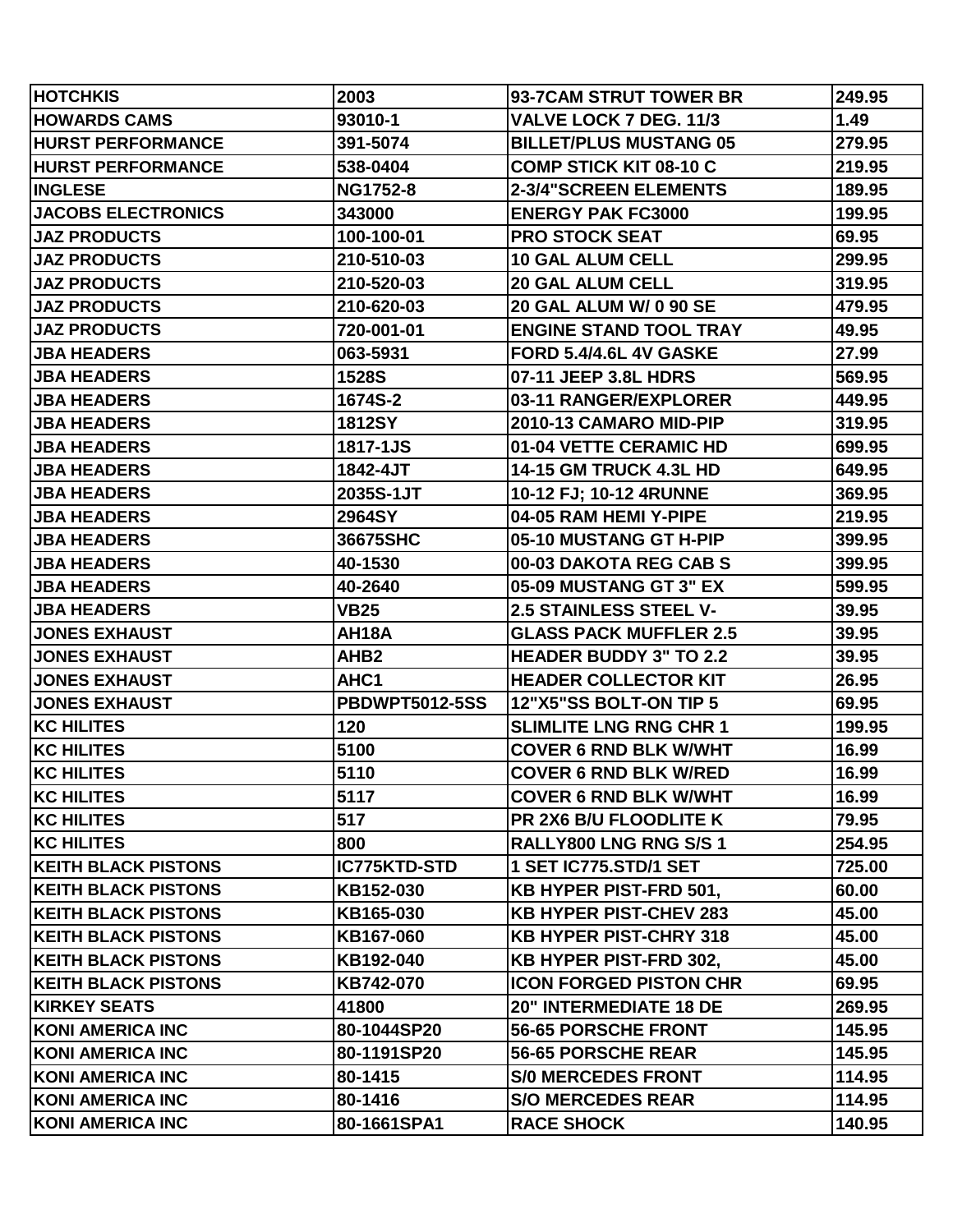| KONI AMERICA INC             | 80-1953       | <b>68-9CAM/FIR SHK R MULT</b>    | 150.95 |
|------------------------------|---------------|----------------------------------|--------|
| KONI AMERICA INC             | 8040-1077SPO  | <b>HONDA FRONT SHOX</b>          | 109.95 |
| KONI AMERICA INC             | 8040-1078     | 89-91 CIVIC 1988 RED R           | 141.95 |
| <b>IKONI AMERICA INC</b>     | 8040-1146     | 92-00 CIVIC FRONT                | 119.95 |
| IKONI AMERICA INC            | 8040-1158     | 92-95 CIVIC REAR                 | 155.95 |
| KONI AMERICA INC             | 8040-1175L    | <b>HONDA ACCORD/ODYSSEY</b>      | 133.95 |
| KONI AMERICA INC             | 8040-1175R    | <b>HONDA ACCORD/ODYSSEY</b>      | 133.95 |
| KONI AMERICA INC             | 8040-1354SPO  | <b>SHOCK</b>                     | 159.95 |
| KONI AMERICA INC             | 8041-1041     | <b>83-87 PRELUDE FRONT</b>       | 120.95 |
| KONI AMERICA INC             | 8041-1278LSPO | <b>HONDA S2000 FRONT</b>         | 223.95 |
| KONI AMERICA INC             | 8041-1278RSPO | <b>HONDA S2000 FRONT</b>         | 223.95 |
| KONI AMERICA INC             | 8041-1281SPO  | <b>2001 CIVIC REAR</b>           | 210.95 |
| KONI AMERICA INC             | 8041-1286SPO  | <b>FOCUS EXT ADJ REAR</b>        | 186.95 |
| KONI AMERICA INC             | 8042-1026SPO  | 87-93 MUSTANG REAR               | 279.95 |
| <b>IKONI AMERICA INC</b>     | 8212-1121SPA1 | <b>COIL-OVER SHOCK DBL AD</b>    | 439.95 |
| KONI AMERICA INC             | 82-2465SPO    | <b>AUDI A6 QUATTRO REAR</b>      | 178.95 |
| KONI AMERICA INC             | 8250-1024     | 08-13 1 SERIES E82 EXC           | 94.95  |
| KONI AMERICA INC             | 86-1519SPO    | <b>BMW 2002 FRONT</b>            | 159.95 |
| KONI AMERICA INC             | 86-2282       | 83-87 PRELUDE REAR               | 183.95 |
| KONI AMERICA INC             | 8641-1116SPO  | <b>86 89 TOYOTA CELICA</b>       | 217.95 |
| KONI AMERICA INC             | 8641-1410SPO  | <b>VOLVO S60/S80 FRONT</b>       | 226.95 |
| KONI AMERICA INC             | 8710-1289SPA1 | 82-92 CAM/FIR FRONT DR           | 309.95 |
| KONI AMERICA INC             | 8741-1400LSPO | <b>FORD FOCUS FRONT</b>          | 248.95 |
| KONI AMERICA INC             | 8741-1400RSPO | <b>FORD FOCUS FRONT</b>          | 248.95 |
| <b>LAKEWOOD INDUSTRIES</b>   | 18005         | <b>DRIVE SHAFT LOOP 05-MS</b>    | 129.95 |
| <b>LAKEWOOD INDUSTRIES</b>   | 18024         | <b>DRIVESHAFT LOOPRR CAMA</b>    | 89.95  |
| <b>LAKEWOOD INDUSTRIES</b>   | 30301         | 05-12 MSTG BATRY TRNK            | 209.95 |
| <b>LAKEWOOD INDUSTRIES</b>   | 39000         | <b>STRT TWR BRACE 2010 CA</b>    | 149.95 |
| <b>MALLORY</b>               | 5110FI        | <b>ELEC FUEL PUMP INJ 110</b>    | 259.95 |
| <b>MARCH PRECISION INC</b>   | 10510         | <b>PULLEY KIT POL SERP DA</b>    | 259.95 |
| <b>IMARCH PRECISION INC</b>  | 20335         | <b>CHEVY LS ALT/AC/PS SAG DU</b> | 989.95 |
| <b>IMARCH PRECISION INC</b>  | 23006-08      | CHEVY BB W/ELEC WP ALT           | 839.95 |
| <b>IMARCH PRECISION INC</b>  | 30100         | <b>FORD 302 SERP ALUM PER</b>    | 449.95 |
| <b>IMARCH PRECISION INC</b>  | 4455-08       | <b>CHEVY TRUCK 4.3 V8 88</b>     | 129.95 |
| <b>IMARCH PRECISION INC</b>  | 616           | <b>CHEVY SERP 5 RIB ALUM</b>     | 104.95 |
| <b>IMARCH PRECISION INC</b>  | 9670          | <b>FORD BILLET PS PUMP</b>       | 349.95 |
| IMICKEY THOMPSON TIRE        | 3078R         | 33.0/14.5R15 R1 PRO DR           | 449.95 |
| <b>IMICKEY THOMPSON TIRE</b> | 3727R         | P305/35R20 ET STREET R           | 379.95 |
| <b>IMICKEY THOMPSON TIRE</b> | 3740R         | P205/40R17 ET STREET R           | 239.95 |
| <b>IMICKEY THOMPSON TIRE</b> | 3754          | 28X11.50-15LT ET STREE           | 234.95 |
| IMICKEY THOMPSON TIRE        | 3782R         | P265/40R18 ET STREET R           | 329.95 |
| <b>IMICKEY THOMPSON TIRE</b> | 3788R         | P345/35R18 ET STREET R           | 389.95 |
| <b>IMICKEY THOMPSON TIRE</b> | 3792          | 26X10.50-16LT ET STREE           | 200.00 |
| <b>IMICKEY THOMPSON TIRE</b> | 3793          | 26X11.50-16LT ET STREE           | 229.95 |
| <b>IMICKEY THOMPSON TIRE</b> | 6685          | 29X18.00R18LT SPORTSMA           | 200.00 |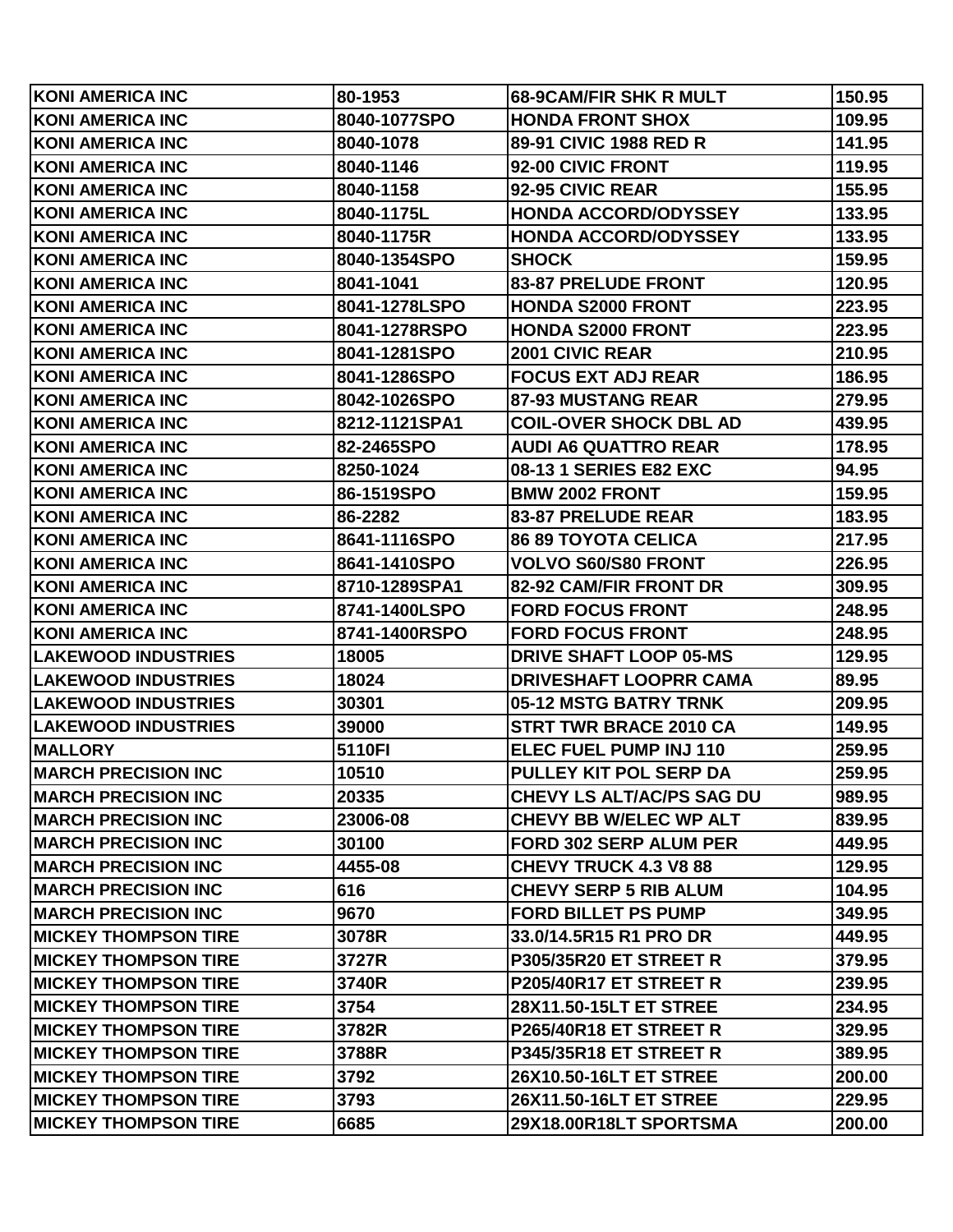| <b>MOROSO PERFORMANCE</b> | 20144          | <b>OIL PAN LS NEXT</b>        | 739.95  |
|---------------------------|----------------|-------------------------------|---------|
| <b>MOROSO PERFORMANCE</b> | 20385          | OIL PAN BBC ALUM DIV T        | 849.95  |
| <b>MOROSO PERFORMANCE</b> | 21151          | OIL PAN CAMARO LS COPO        | 699.95  |
| <b>MOROSO PERFORMANCE</b> | 2201           | <b>TRACTION BAR LEAF SPRI</b> | 329.95  |
| <b>MOROSO PERFORMANCE</b> | 23702          | <b>FILTER ADAPT BBC MARK</b>  | 99.95   |
| <b>MOROSO PERFORMANCE</b> | 24710          | <b>PICKUP OIL PUMP MOPAR</b>  | 69.95   |
| <b>MOROSO PERFORMANCE</b> | 2640           | <b>SHOCK FRONT DRAG RACE</b>  | 62.95   |
| <b>MOROSO PERFORMANCE</b> | 2735           | <b>SHOCK REAR DRAG RACE</b>   | 62.95   |
| <b>MOROSO PERFORMANCE</b> | 3045           | <b>79-93 FRD MSTANG SUBFR</b> | 129.95  |
| <b>MOROSO PERFORMANCE</b> | 3224           | <b>10 PT HOOP USE W/C3310</b> | 249.95  |
| <b>MOROSO PERFORMANCE</b> | 34800          | <b>GEAR LUBE CLIMBING 1 Q</b> | 19.95   |
| <b>MOROSO PERFORMANCE</b> | 4047           | <b>SHIM KIT FLYWHEEL GM L</b> | 34.95   |
| <b>MOROSO PERFORMANCE</b> | 4125           | <b>STEEL BATTERY TRAY KIT</b> | 99.95   |
| <b>MOROSO PERFORMANCE</b> | 46310          | <b>LUG NUT DOUBLE ENDED 5</b> | 25.99   |
| <b>MOROSO PERFORMANCE</b> | 4903           | <b>WINDOW NET MOUNT KIT</b>   | 114.95  |
| <b>MOROSO PERFORMANCE</b> | 63768          | <b>TANK COOL EXPMUSTANG 0</b> | 189.95  |
| <b>MOROSO PERFORMANCE</b> | 63842          | <b>MOUNTING BRKT ALT</b>      | 69.95   |
| <b>MOROSO PERFORMANCE</b> | 64930          | <b>CARB SPACER 1 PLASTIC</b>  | 45.95   |
| <b>MOROSO PERFORMANCE</b> | 65017          | <b>CARB SPACER 1/2 WOOD</b>   | 48.95   |
| <b>MOROSO PERFORMANCE</b> | 71161          | <b>FLYWHEEL CVR CHRY 57-6</b> | 39.99   |
| <b>MOSER ENGINEERING</b>  | <b>ME40-28</b> | FORD 8.8 28SPL AXLES          | 339.95  |
| <b>MOTHERS</b>            | 35140          | <b>POWERBALL TOOL</b>         | 23.95   |
| <b>MOTIVE GEAR</b>        | 26325          | <b>NODULAR HOUSING 9 FORD</b> | 669.95  |
| <b>IMOTORHEAD</b>         | 0044           | <b>BUSTED KNUCKLE KEYCHAI</b> | 4.20    |
| <b>MOTORHEAD</b>          | 1003           | <b>OLDS 442 PISTON KEYCHA</b> | 2.10    |
| <b>MOTORHEAD</b>          | 1030           | <b>BUSTED KNUCKLE PINS/3</b>  | 2.10    |
| <b>MOTORHEAD</b>          | 1049           | <b>MAGNUM PISTON KEYCHAIN</b> | 4.20    |
| <b>MOTORHEAD</b>          | 1520           | <b>CAMARO CHECKBOOK BLACK</b> | 2.10    |
| <b>MOTORHEAD</b>          | 1522           | <b>C5 CORVETTE CHKBK BLAC</b> | 2.10    |
| <b>IMOTORHEAD</b>         | 1523           | <b>C6 CORVETTE CHKBK BLAC</b> | 2.10    |
| <b>MOTORHEAD</b>          | 1524           | <b>C4 CORVETTE CHKBK BLAC</b> | 2.10    |
| <b>MOTORHEAD</b>          | 1525           | <b>C1 CORVETTE CHKBK BLAC</b> | 2.10    |
| <b>MOTORHEAD</b>          | 1709           | <b>MAGNUM CONROD BTTLE OP</b> | 4.20    |
| <b>MOTORHEAD</b>          | 1715           | <b>CORVETTE C1 CONROD OPE</b> | 2.10    |
| <b>MOTORHEAD</b>          | 1716           | <b>CORVETTE C4 CONROD OPE</b> | 2.10    |
| <b>MOTORHEAD</b>          | 1717           | <b>CORVETTE C6 CONROD OPE</b> | 2.00    |
| <b>MOTORHEAD</b>          | 1722           | <b>BUSTED KNUCKLE CONROD</b>  | 2.10    |
| <b>MOTORHEAD</b>          | 1723           | <b>BUSTED KNUCKLE CONROD</b>  | 2.10    |
| <b>MOTORHEAD</b>          | 1724           | <b>MOPAR CONROD BOTTLE OP</b> | 4.20    |
| <b>MSD IGNITION</b>       | 2960           | <b>ATOMIC EFILS MASTER K</b>  | 1849.95 |
| <b>MSD IGNITION</b>       | 32229          | <b>W/S SUPER COND FORD 4.</b> | 139.95  |
| <b>MSD IGNITION</b>       | 32399          | <b>WIRE SET SUPER COND HO</b> | 82.95   |
| <b>MSD IGNITION</b>       | 32609          | <b>WIRE SET SUPER COND TO</b> | 74.95   |
| <b>MSD IGNITION</b>       | 32619          | <b>WIRE SET SUPER COND TO</b> | 94.95   |
| <b>MSD IGNITION</b>       | 32649          | <b>WIRE SET SUPER COND CO</b> | 69.95   |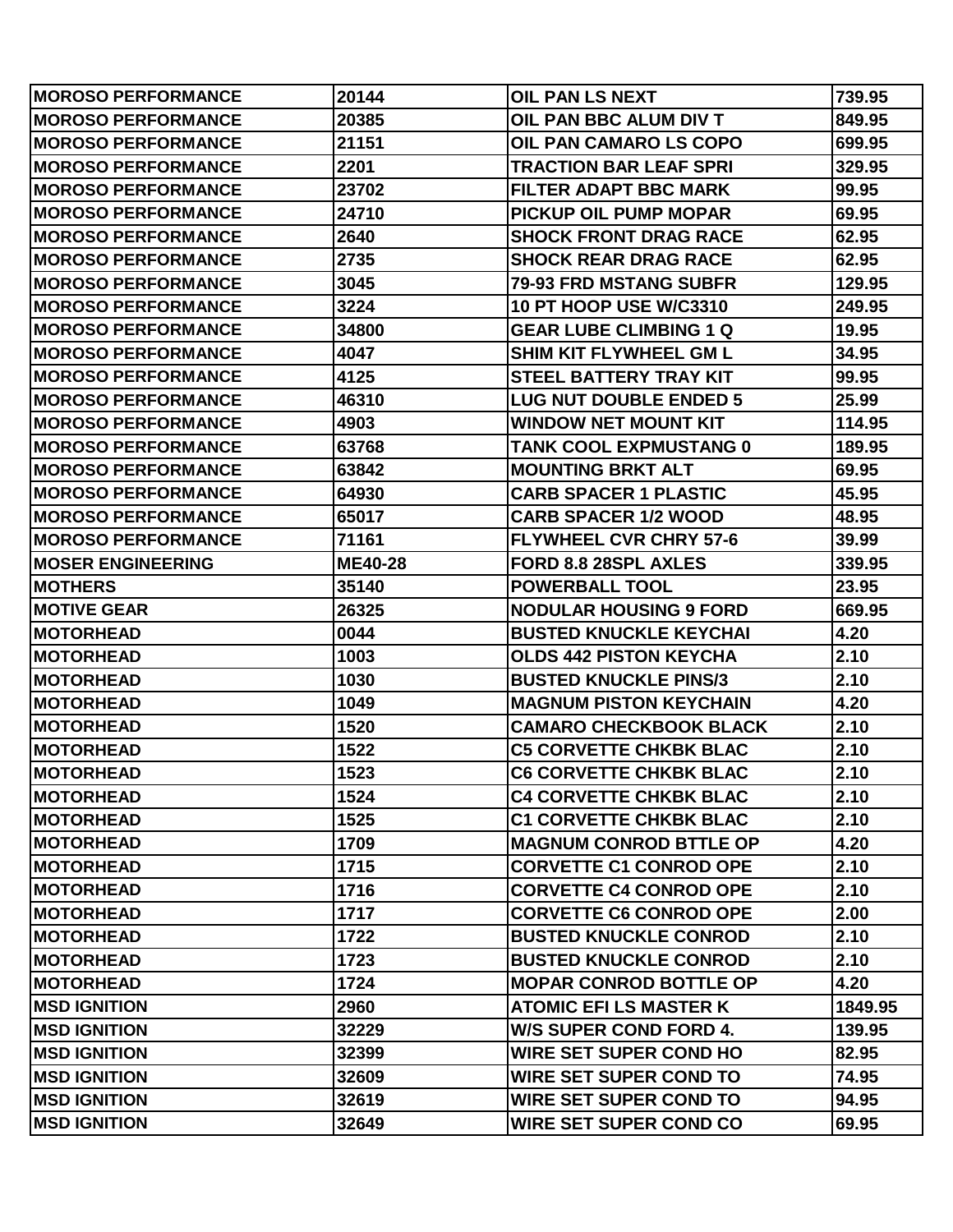| <b>MSD IGNITION</b>        | 32699          | <b>WIRE SET ECLIPSE 2 0L</b>      | 74.95  |
|----------------------------|----------------|-----------------------------------|--------|
| <b>MSD IGNITION</b>        | 32723          | <b>WIRE SET BLACK SC CHRY</b>     | 62.95  |
| <b>MSD IGNITION</b>        | 32909          | <b>WIRE SET SUPER COND MA</b>     | 39.95  |
| <b>MSD IGNITION</b>        | 32929          | <b>WIRE SET SUPER COND FO</b>     | 69.95  |
| <b>MSD IGNITION</b>        | 5155           | <b>ALTERNATOR KIT GM CS12</b>     | 84.95  |
| <b>MSD IGNITION</b>        | 5157           | <b>ALTERNATOR KIT GM 10DN</b>     | 59.95  |
| <b>MSD IGNITION</b>        | 5163           | <b>ALTERNATOR KIT GM SPEC</b>     | 76.95  |
| <b>MSD IGNITION</b>        | 5164           | <b>ALTERNATOR KIT GM HIGH</b>     | 72.95  |
| <b>MSD IGNITION</b>        | 5200           | <b>MSD 5 ECONOMY/PERFORMA</b>     | 99.95  |
| <b>MSD IGNITION</b>        | 5900           | <b>BLASTER IGNITION UNIVE</b>     | 129.95 |
| <b>MSD IGNITION</b>        | 6212           | <b>PROGRAMMABLE DIS 2 WIT</b>     | 379.95 |
| <b>MSD IGNITION</b>        | 8090           | <b>ROTOR FOR 8290 82901 8</b>     | 15.99  |
| <b>MSD IGNITION</b>        | 8562           | <b>BBC TALL DECK MARINE D</b>     | 379.95 |
| <b>MSD IGNITION</b>        | 8683           | <b>ADJ TIMING CONTROL G</b>       | 124.95 |
| <b>MSD IGNITION</b>        | 89121          | <b>DUAL IGNITION ADAPTER</b>      | 102.95 |
| <b>NOLOGY WIRES</b>        | 011014028      | 99-00 HONDA/ACURA WIRE            | 119.95 |
| <b>NOLOGY WIRES</b>        | 011208041      | <b>MUSTANG GT</b>                 | 179.95 |
| <b>NOLOGY WIRES</b>        | 011224032      | 96-00 CIVIC 1.6L                  | 134.95 |
| <b>NOLOGY WIRES</b>        | 011224046      | 88-91 PRELUDE NON V-TE            | 134.95 |
| <b>NOLOGY WIRES</b>        | 011998011      | <b>8 HOTWIRES &amp; COIL WIRE</b> | 229.95 |
| <b>NOLOGY WIRES</b>        | 011998021      | <b>8 HOTWIRES &amp; COIL WIRE</b> | 229.95 |
| <b>NOLOGY WIRES</b>        | 012001031      | <b>1 HOTWIRE 90 PLUG BOOT</b>     | 26.95  |
| <b>NOLOGY WIRES</b>        | 012001036      | <b>1 HOTWIRE 90 DEGREE 23</b>     | 26.95  |
| <b>PACE SETTER EXHAUST</b> | 70-1053        | <b>76-78 ACCORD CVCC HDRS</b>     | 99.95  |
| <b>PACE SETTER EXHAUST</b> | 70-1353        | 2010-14 CAMARO 3.6L SH            | 199.95 |
| <b>PACE SETTER EXHAUST</b> | 82-1156        | OFF-ROAD Y-PIPE 04-08             | 139.95 |
| <b>PACE SETTER EXHAUST</b> | 88-1260        | 87-90 NISSAN PULSAR EX            | 89.95  |
| <b>PACE SETTER EXHAUST</b> | 88-1380        | 85-86 VW RABBIT GTI 85            | 199.95 |
| <b>PAINLESS WIRING</b>     | 30501          | EXT HARNS/12&18 CIRC              | 19.95  |
| <b>PAINLESS WIRING</b>     | 40120          | <b>PAINLESS DIGITAL POWER</b>     | 184.95 |
| <b>PAINLESS WIRING</b>     | 70953          | <b>1/2" CLASSIC BRAID</b>         | 39.95  |
| <b>PATRIOT EXHAUST</b>     | 8201-1         | <b>HDR MOPR STR ROD HEMI</b>      | 379.95 |
| PERFORMANCE AUTOMATIC      | <b>PA26410</b> | <b>C4 4.6 MOD MOTOR DIPST</b>     | 85.95  |
| <b>PERFORMANCE WORLD</b>   | 104105         | <b>66-67 NOVA BRACKETS</b>        | 180.00 |
| <b>PERFORMANCE WORLD</b>   | 11             | <b>SINGLE SWITCH COVER</b>        | 5.00   |
| <b>PERFORMANCE WORLD</b>   | 1156-19R       | <b>19LED 1156 LED RED</b>         | 3.00   |
| <b>PERFORMANCE WORLD</b>   | 1156-19W       | 19LED 1156 LED WHITE              | 3.00   |
| <b>PERFORMANCE WORLD</b>   | 1156-19Y       | 19LED 1156 LED AMBER              | 3.00   |
| <b>PERFORMANCE WORLD</b>   | 1156R          | 1156 120SMD RED                   | 8.00   |
| <b>PERFORMANCE WORLD</b>   | 1157-19R       | <b>19LED 1157 LED RED</b>         | 3.00   |
| <b>PERFORMANCE WORLD</b>   | 1157-19W       | 19LED 1157 LED WHITE              | 3.00   |
| <b>PERFORMANCE WORLD</b>   | 1157-19Y       | 19LED 1157 LED AMBER              | 3.00   |
| <b>PERFORMANCE WORLD</b>   | 1162S          | <b>1.70 LS3 ROLLER ROCKER</b>     | 299.99 |
| <b>PERFORMANCE WORLD</b>   | 12             | <b>DOUBLE SWITCH COVER</b>        | 6.00   |
| <b>PERFORMANCE WORLD</b>   | 13             | <b>TRIPLE SWITCH COVER</b>        | 7.00   |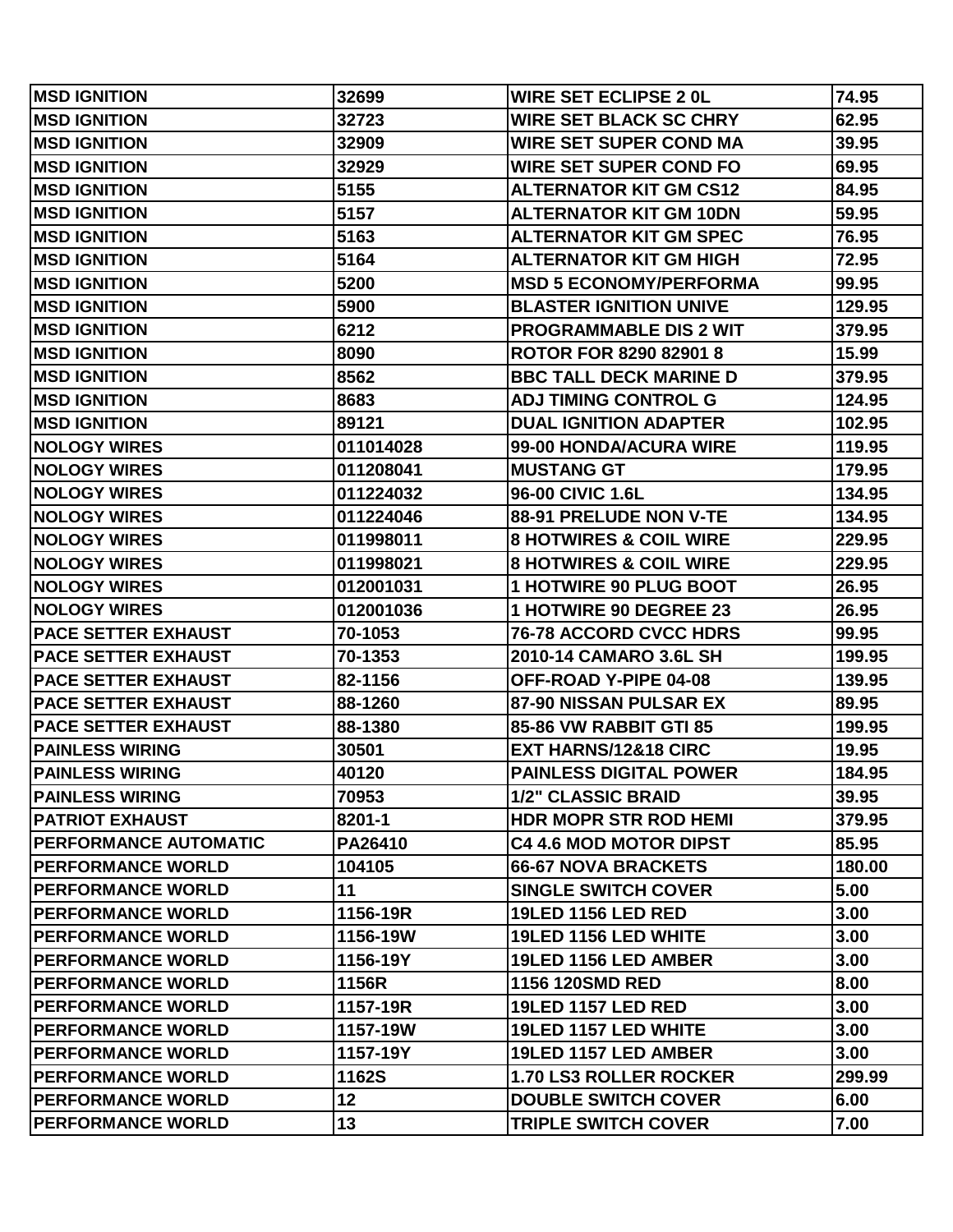| <b>PERFORMANCE WORLD</b> | 16021603            | 05-14 MUSTANG                 | 180.00 |
|--------------------------|---------------------|-------------------------------|--------|
| <b>PERFORMANCE WORLD</b> | 175300              | <b>1.75/3.00 NHRA PRO-TET</b> | 65.00  |
| <b>PERFORMANCE WORLD</b> | 1830-COB            | <b>COB DOME LIGHT 18-CHIP</b> | 6.00   |
| <b>PERFORMANCE WORLD</b> | 186187              | <b>75 79 NOVA BRACKETS</b>    | 160.00 |
| <b>PERFORMANCE WORLD</b> | 188350              | <b>1.88/3.50 NHRA PRO-TET</b> | 65.00  |
| <b>PERFORMANCE WORLD</b> | 200350              | 2.00/3.50 NHRA PRO-TET        | 65.00  |
| <b>PERFORMANCE WORLD</b> | 200400              | 2.00/4.00 NHRA PRO-TET        | 65.00  |
| <b>PERFORMANCE WORLD</b> | 21                  | <b>SINGLE OUTLET COVER</b>    | 5.00   |
| <b>PERFORMANCE WORLD</b> | 212350              | 2.12/3.50 NHRA PRO-TET        | 65.00  |
| <b>PERFORMANCE WORLD</b> | 22                  | <b>DOUBLE OUTLET COVER</b>    | 6.00   |
| <b>PERFORMANCE WORLD</b> | 225400              | 2.25/4.00 NHRA PRO-TET        | 65.00  |
| <b>PERFORMANCE WORLD</b> | 238400              | 2.38/4.00 NHRA PRO-TET        | 65.00  |
| <b>PERFORMANCE WORLD</b> | 238500              | 2.38/5.00 NHRA PRO-TET        | 65.00  |
| <b>PERFORMANCE WORLD</b> | <b>25W-RESISTOR</b> | <b>25W HID LINE RESISTOR</b>  | 5.00   |
| <b>PERFORMANCE WORLD</b> | 2840-COB            | <b>COB DOME LIGHT 36-CHIP</b> | 13.49  |
| <b>PERFORMANCE WORLD</b> | 31                  | <b>SINGLE DECORA COVER</b>    | 5.00   |
| <b>PERFORMANCE WORLD</b> | 3156W               | 3156 120SMD WHITE             | 8.00   |
| <b>PERFORMANCE WORLD</b> | 3157-19R            | <b>19LED 3157 LED RED</b>     | 3.00   |
| <b>PERFORMANCE WORLD</b> | 3157-19W            | 19LED 3157 LED WHITE          | 3.00   |
| <b>PERFORMANCE WORLD</b> | 3157-19Y            | 19LED 3157 LED AMBER          | 3.00   |
| <b>PERFORMANCE WORLD</b> | <b>3157CKR</b>      | 3157 120SMD CK RED            | 8.00   |
| <b>PERFORMANCE WORLD</b> | 3157CKW             | 3157 120SMD CK WHITE          | 8.00   |
| <b>PERFORMANCE WORLD</b> | 32                  | <b>DOUBLE DECORA COVER</b>    | 6.00   |
| <b>PERFORMANCE WORLD</b> | 33                  | <b>TRIPLE DECORA COVER</b>    | 7.00   |
| <b>PERFORMANCE WORLD</b> | 400143              | 25W 921 RED                   | 11.00  |
| <b>PERFORMANCE WORLD</b> | 402022              | <b>JEEP WRANGLER BRACKET</b>  | 50.00  |
| <b>PERFORMANCE WORLD</b> | 402024              | <b>JEEP WRANGLER BRACKET</b>  | 45.00  |
| <b>PERFORMANCE WORLD</b> | 402025              | <b>JEEP WRANGLER BRACKET</b>  | 12.00  |
| <b>PERFORMANCE WORLD</b> | 402027              | <b>JEEP WRANGLER BRACKET</b>  | 15.00  |
| <b>PERFORMANCE WORLD</b> | 402028              | 07-15 JEEP JK CUBE MOU        | 15.00  |
| <b>PERFORMANCE WORLD</b> | 402029              | 07-15 JEEP JK CUBE MOU        | 14.00  |
| <b>PERFORMANCE WORLD</b> | 4039PCR             | <b>RIGHT CALIPER RED PAIN</b> | 70.00  |
| <b>PERFORMANCE WORLD</b> | 405092              | <b>HIGH LUX OSRAM 54" BAR</b> | 300.00 |
| <b>PERFORMANCE WORLD</b> | 406032              | SNGL LB 40"X72W HIGH L        | 110.00 |
| <b>PERFORMANCE WORLD</b> | 408000              | <b>AMBER FLOOD LENS</b>       | 2.50   |
| <b>PERFORMANCE WORLD</b> | 408001              | <b>WHITE SPOT LENS</b>        | 2.50   |
| <b>PERFORMANCE WORLD</b> | 408015              | <b>2-WAY RELAY/HARNESS</b>    | 10.00  |
| <b>PERFORMANCE WORLD</b> | 408016              | <b>3-WAY RELAY/HARNESS</b>    | 12.00  |
| <b>PERFORMANCE WORLD</b> | 408030              | 6" SR AMBER FLOOD             | 57.00  |
| <b>PERFORMANCE WORLD</b> | 408031              | 6" SR WHITE SPOT              | 57.00  |
| <b>PERFORMANCE WORLD</b> | 408092              | <b>16" SR AMBER/WHITE COM</b> | 150.00 |
| <b>PERFORMANCE WORLD</b> | 408122              | <b>22" SR AMBER/WHITE COM</b> | 170.00 |
| <b>PERFORMANCE WORLD</b> | 408152              | <b>27" SR AMBER/WHITE COM</b> | 220.00 |
| <b>PERFORMANCE WORLD</b> | 408182              | <b>32" SR AMBER/WHITE COM</b> | 250.00 |
| <b>PERFORMANCE WORLD</b> | 409107              | <b>HARLEY H/L BRACKET</b>     | 62.00  |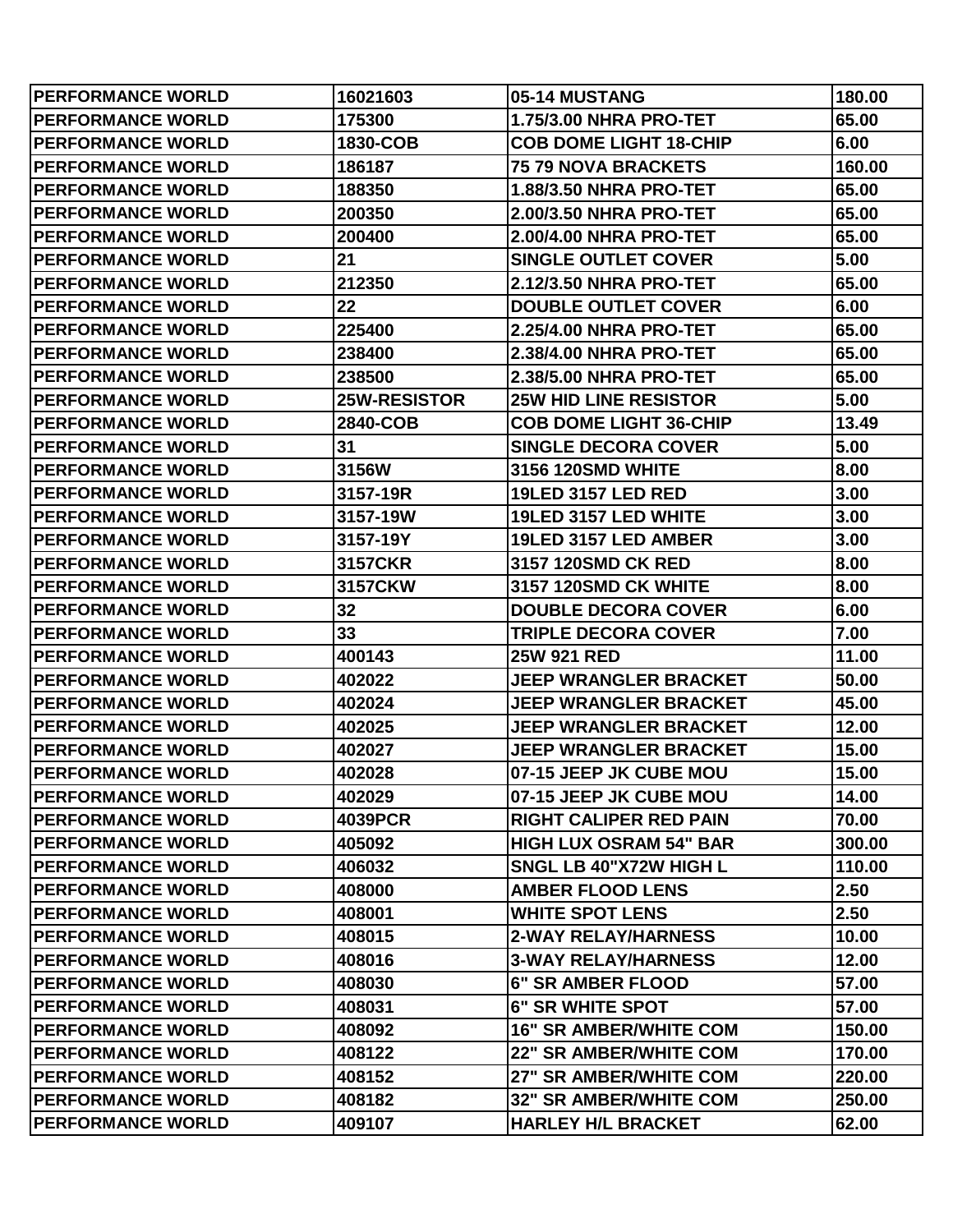| <b>PERFORMANCE WORLD</b> | 414003        | H <sub>3</sub> LED H <sub>/L</sub> KIT | 55.00   |
|--------------------------|---------------|----------------------------------------|---------|
| <b>PERFORMANCE WORLD</b> | 414008        | <b>H8 LED H/L KIT</b>                  | 85.00   |
| <b>PERFORMANCE WORLD</b> | 414010        | <b>H10 LED H/L KIT</b>                 | 85.00   |
| <b>PERFORMANCE WORLD</b> | 414013P       | P13W LED H/L KIT                       | 55.00   |
| <b>PERFORMANCE WORLD</b> | 414202B       | 5202 LED REPL BULB                     | 40.00   |
| <b>PERFORMANCE WORLD</b> | 414905B       | 9005 LED REPL BULB                     | 40.00   |
| <b>PERFORMANCE WORLD</b> | 414906B       | 9006 LED REPL BULB                     | 40.00   |
| <b>PERFORMANCE WORLD</b> | 482400        | <b>4.00" EASYSEAL EXH CLA</b>          | 7.00    |
| <b>PERFORMANCE WORLD</b> | 501004        | <b>-4AN STR BLACKCHROME</b>            | 4.50    |
| <b>PERFORMANCE WORLD</b> | 501006        | -6AN STR BLACKCHROME                   | 5.00    |
| <b>PERFORMANCE WORLD</b> | 501008        | <b>-8AN STR BLACKCHROME</b>            | 6.00    |
| <b>PERFORMANCE WORLD</b> | 501010        | -10AN STR BLACKCHROME                  | 7.00    |
| <b>PERFORMANCE WORLD</b> | 501012        | -12AN STR BLACKCHROME                  | 11.00   |
| <b>PERFORMANCE WORLD</b> | 504504        | -4AN 45 BLACKCHROME                    | 10.00   |
| <b>PERFORMANCE WORLD</b> | 504506        | <b>-6AN 45 BLACKCHROME</b>             | 11.00   |
| <b>PERFORMANCE WORLD</b> | 504508        | -8AN 45 BLACKCHROME                    | 12.00   |
| <b>PERFORMANCE WORLD</b> | 504510        | -10AN 45 BLACKCHROME                   | 13.00   |
| <b>PERFORMANCE WORLD</b> | 504512        | -12AN 45 BLACKCHROME                   | 15.00   |
| <b>PERFORMANCE WORLD</b> | 509004        | -4AN 90 BLACKCHROME                    | 10.00   |
| <b>PERFORMANCE WORLD</b> | 509008        | -8AN 90 BLACKCHROME                    | 12.00   |
| <b>PERFORMANCE WORLD</b> | 509012        | -12AN 90 BLACKCHROME                   | 16.00   |
| <b>PERFORMANCE WORLD</b> | 512006        | -6AN 120 BLACKCHROME                   | 13.00   |
| <b>PERFORMANCE WORLD</b> | 512008        | -8AN 120 BLACKCHROME                   | 15.00   |
| <b>PERFORMANCE WORLD</b> | 512010        | -10AN 120 BLACKCHROME                  | 17.00   |
| <b>PERFORMANCE WORLD</b> | 512012        | -12AN 120 BLACKCHROME                  | 20.00   |
| <b>PERFORMANCE WORLD</b> | 515006        | -6AN 150 BLACKCHROME                   | 13.00   |
| <b>PERFORMANCE WORLD</b> | 515008        | -8AN 150 BLACKCHROME                   | 15.00   |
| <b>PERFORMANCE WORLD</b> | 515010        | -10AN 150 BLACKCHROME                  | 17.00   |
| <b>PERFORMANCE WORLD</b> | 515012        | -12AN 150 BLACKCHROME                  | 20.00   |
| <b>PERFORMANCE WORLD</b> | 518006        | -6AN 180 BLACKCHROME                   | 13.00   |
| <b>PERFORMANCE WORLD</b> | 518008        | -8AN 180 BLACKCHROME                   | 15.00   |
| <b>PERFORMANCE WORLD</b> | 518010        | -10AN 180 BLACKCHROME                  | 17.00   |
| <b>PERFORMANCE WORLD</b> | 518012        | -12AN 180 BLACKCHROME                  | 20.00   |
| <b>PERFORMANCE WORLD</b> | 612104        | 6X5.5/135 TO 6X5" 1.25                 | 60.00   |
| <b>PERFORMANCE WORLD</b> | 630134        | 6X5.50-6X5.50 3" ADAPT                 | 165.00  |
| <b>PERFORMANCE WORLD</b> | 688003BK      | <b>SBF 351W BILLET DIST</b>            | 179.95  |
| <b>PERFORMANCE WORLD</b> | 83250         | <b>BILLET OIL FILTER</b>               | 100.00  |
| <b>PERFORMANCE WORLD</b> | 84210B        | <b>BBM HEADS/PR 82CC/220C</b>          | 1099.99 |
| <b>PERFORMANCE WORLD</b> | 854855NS      | <b>86 93 FORD RANGER</b>               | 180.00  |
| <b>PERFORMANCE WORLD</b> | 9004-HARNESS  | 9004 HID HARNESS                       | 5.00    |
| <b>PERFORMANCE WORLD</b> | 9004-LOAD     | 9004 CANBUS MODULE EAC                 | 6.00    |
| <b>PERFORMANCE WORLD</b> | 9007-ADAPTER  | 9007 LO-MOD ADAPTER 2/                 | 10.00   |
| <b>PERFORMANCE WORLD</b> | 9007-HARNESS  | 9007 HID HARNESS                       | 5.00    |
| <b>PERFORMANCE WORLD</b> | 9007-LOAD     | 9007 CANBUS MODULE EAC                 | 6.00    |
| <b>PERFORMANCE WORLD</b> | 9007-RESISTOR | 9007 LINE RESISTOR EAC                 | 6.50    |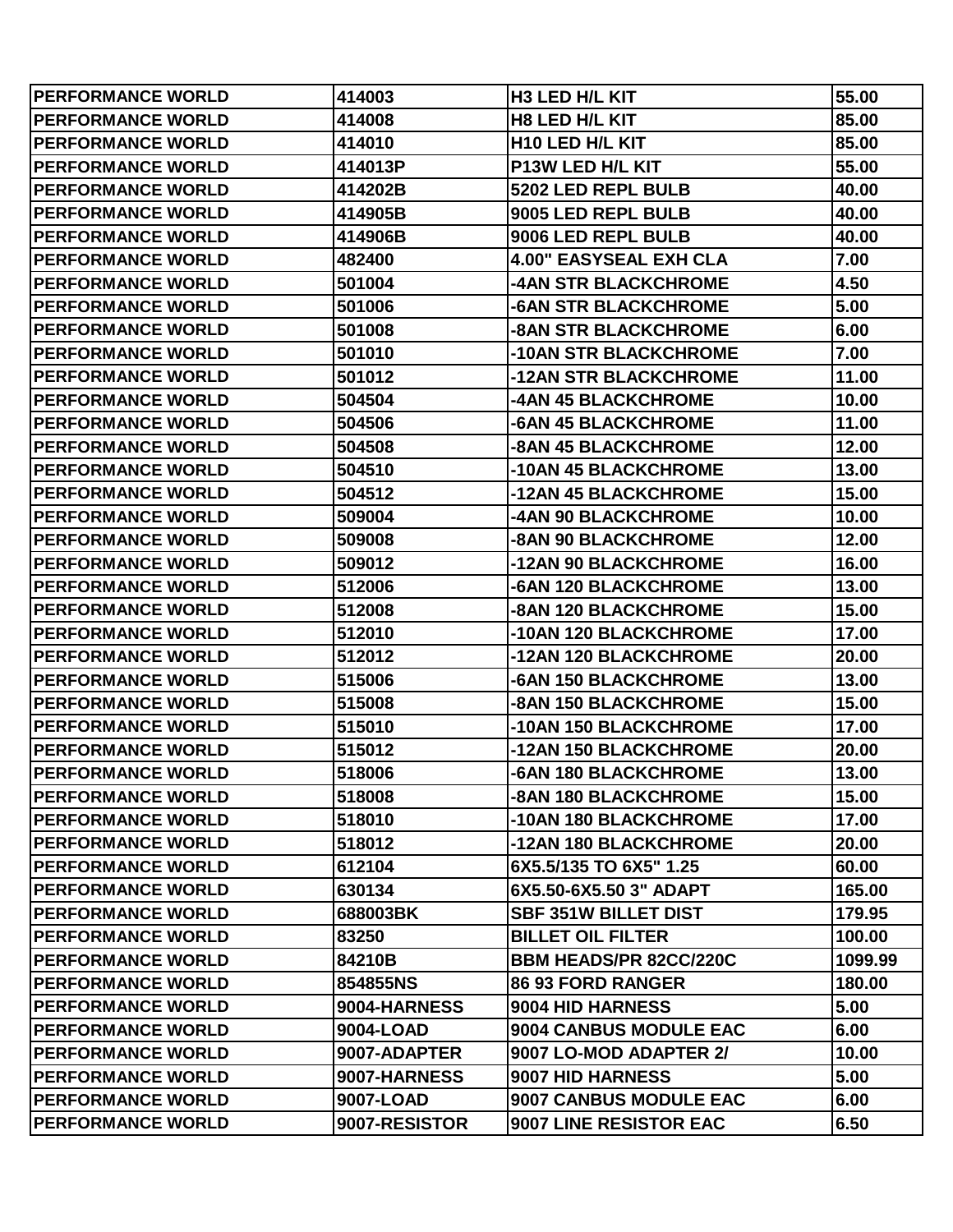| <b>PERFORMANCE WORLD</b> | 920004             | -4AN NUT RED 2/PK             | 3.25   |
|--------------------------|--------------------|-------------------------------|--------|
| <b>PERFORMANCE WORLD</b> | 920008             | -8AN NUT RED 2/PK             | 4.00   |
| <b>PERFORMANCE WORLD</b> | 920010             | -10AN NUT RED 1/PK            | 3.00   |
| <b>PERFORMANCE WORLD</b> | 920012             | -12AN NUT RED 1/PK            | 3.50   |
| <b>PERFORMANCE WORLD</b> | 921R               | 921 13SMD RED                 | 3.50   |
| <b>PERFORMANCE WORLD</b> | 960004             | -4AN NUT BLUE 2/PK            | 3.25   |
| <b>PERFORMANCE WORLD</b> | 960008             | -8AN NUT BLUE 2/PK            | 4.00   |
| <b>PERFORMANCE WORLD</b> | 960010             | -10AN NUT BLUE 1/PK           | 3.00   |
| <b>PERFORMANCE WORLD</b> | 960012             | -12AN NUT BLUE 1/PK           | 3.50   |
| <b>PERFORMANCE WORLD</b> | 96112              | -12AN 100 MICRON FILTE        | 50.00  |
| <b>PERFORMANCE WORLD</b> | 96200A             | <b>10 MICRON MINI ELEMENT</b> | 7.00   |
| <b>PERFORMANCE WORLD</b> | 96212              | -12AN 10 MICRON FILTER        | 50.00  |
| <b>PERFORMANCE WORLD</b> | 962963             | 90 93 INTEGRA BRACKETS        | 160.00 |
| <b>PERFORMANCE WORLD</b> | 96412              | -12 AN 100MIC FUEL FIL        | 65.00  |
| <b>PERFORMANCE WORLD</b> | 96412A             | 96412 REPL ELEMENT            | 18.00  |
| <b>PERFORMANCE WORLD</b> | 990004             | -4AN NUT SLV 2/PK             | 3.25   |
| <b>PERFORMANCE WORLD</b> | 990008             | -8AN NUT SLV 2/PK             | 4.00   |
| <b>PERFORMANCE WORLD</b> | 990010             | -10AN NUT SLV 1/PK            | 3.00   |
| <b>PERFORMANCE WORLD</b> | 990012             | -12AN NUT SLV 1/PK            | 3.50   |
| <b>PERFORMANCE WORLD</b> | <b>DRP-9007</b>    | <b>DUAL RES PLUG 9007 EAC</b> | 3.00   |
| <b>PERFORMANCE WORLD</b> | <b>H11B</b>        | <b>XENON BULB H11B UW PAI</b> | 10.00  |
| <b>PERFORMANCE WORLD</b> | <b>H13-ADAPTER</b> | <b>H13 LO-MOD ADAPTER 2/P</b> | 10.00  |
| <b>PERFORMANCE WORLD</b> | <b>H13-HARNESS</b> | <b>H13 HID HARNESS</b>        | 5.00   |
| <b>PERFORMANCE WORLD</b> | H <sub>15</sub>    | <b>XENON BULB H15 UW PAIR</b> | 12.00  |
| <b>PERFORMANCE WORLD</b> | H <sub>16</sub>    | <b>XENON BULB H16 UW PAIR</b> | 10.00  |
| <b>PERFORMANCE WORLD</b> | <b>H4-HARNESS</b>  | <b>H4 HID HARNESS</b>         | 5.00   |
| <b>PERFORMANCE WORLD</b> | PWL04P             | 4" SPOT LED BAR 8LEDX2        | 25.00  |
| <b>PERFORMANCE WORLD</b> | PWL06E             | 6" FLOOD LED BAR 12X36        | 25.00  |
| <b>PERFORMANCE WORLD</b> | PWL06P             | 6" SPOT LEDBAR 12LEDX3        | 25.00  |
| <b>PERFORMANCE WORLD</b> | <b>PWS1160C</b>    | SNGL LB 11"X60W 6X10WL        | 70.00  |
| <b>PERFORMANCE WORLD</b> | <b>PWS52240C</b>   | <b>SNG LB 50"X240W 24X10W</b> | 230.00 |
| <b>PERFORMANCE WORLD</b> | <b>PWSMOUNT</b>    | <b>SINGLE LB MOUNT KIT</b>    | 7.00   |
| <b>PERFORMANCE WORLD</b> | <b>TU289HP-2</b>   | <b>2010 MUSTANG F/P MODUL</b> | 220.00 |
| <b>PERTRONIX</b>         | 1541P6             | <b>IGNITOR 4 CYL PRESTOLI</b> | 119.95 |
| <b>PERTRONIX</b>         | 30738              | <b>COIL FLAME-THROWER COP</b> | 199.95 |
| <b>PERTRONIX</b>         | 91362              | <b>IGNITOR II CHRYSLER 6</b>  | 149.95 |
| <b>PERTRONIX</b>         | <b>LU-142AP12</b>  | <b>IGNITOR LUCAS 4 CYL 12</b> | 79.95  |
| <b>PERTRONIX</b>         | <b>LU-243</b>      | <b>IGNITOR LUCAS</b>          | 94.95  |
| <b>PIAA LIGHTING</b>     | 2190               | <b>LAMP KIT 2100X XTREME</b>  | 199.95 |
| <b>PIAA LIGHTING</b>     | 2192               | <b>LAMP KIT 2100X XTREME</b>  | 199.95 |
| <b>PIAA LIGHTING</b>     | 35203              | <b>520 SERIES LENS/REFLCT</b> | 77.99  |
| <b>PIAA LIGHTING</b>     | 5196               | <b>LAMP KIT 510 ATP INTEN</b> | 239.95 |
| <b>PIAA LIGHTING</b>     | 5291               | <b>LAMP KIT 520 FOG 85W B</b> | 239.95 |
| <b>PIAA LIGHTING</b>     | 5293               | <b>LAMP KIT 520 ION DRIVI</b> | 314.95 |
| <b>POWERMASTER</b>       | 27295              | ALT GM 12SI POL 100A S        | 239.95 |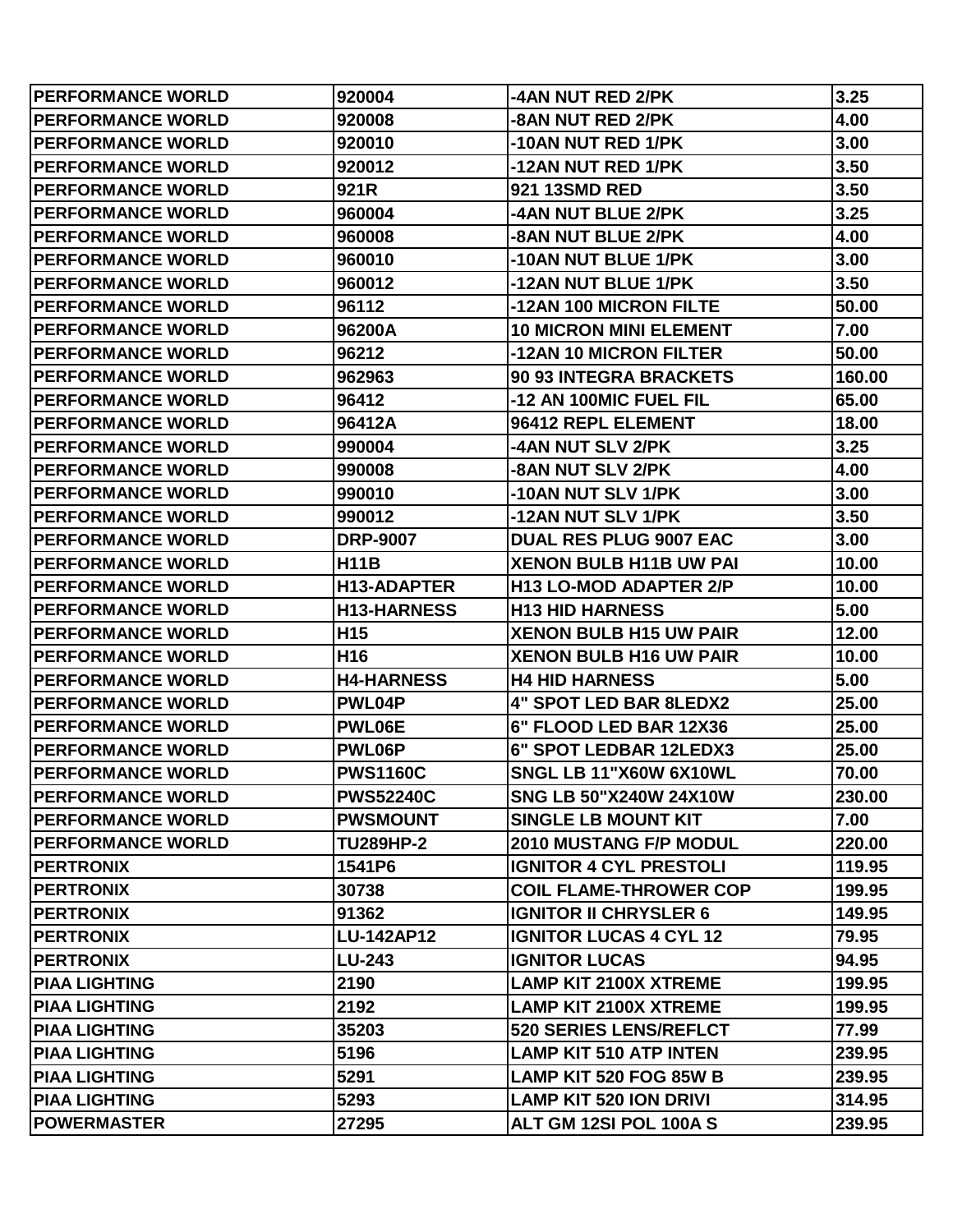| <b>POWERMASTER</b>           | 37273X         | <b>140AMP CHROME GM 1-WIR</b>    | 169.95  |
|------------------------------|----------------|----------------------------------|---------|
| <b> POWERMASTER</b>          | 9052           | GMC 6.2/6.5L DSL 1982-           | 339.95  |
| <b>IPOWERMASTER</b>          | 9404           | <b>STR NAT ULTRA FORD W/B</b>    | 329.95  |
| <b>PROBE INDUSTRIES</b>      | P2403F-030     | <b>SBC PISTONS 4.030" BOR</b>    | 449.95  |
| <b>PROCOMP ELECTRONICS</b>   | 2303           | <b>1.6 3/8 SBC RKRS</b>          | 129.95  |
| <b>PROCOMP ELECTRONICS</b>   | 2303P          | <b>1.6 3/8 SBC RKRS PRO S</b>    | 129.95  |
| <b>PROCOMP ELECTRONICS</b>   | 2306           | <b>1.6 3/8 SBF RKRS</b>          | 129.95  |
| <b>PROCOMP ELECTRONICS</b>   | 2318           | 1.6 3/8 SBC ROLLER TIP           | 109.95  |
| <b>PROCOMP ELECTRONICS</b>   | 2347           | <b>16 SB CHEV SHAFT MOUN</b>     | 229.95  |
| <b>PROCOMP ELECTRONICS</b>   | 2852           | 3 12 PSI 2 PORT BILLET           | 54.95   |
| <b>PROCOMP ELECTRONICS</b>   | 2904           | <b>BBC SHORT HV ALUM W/P</b>     | 69.95   |
| <b>PROCOMP ELECTRONICS</b>   | 2905           | <b>BBC LONG HV ALUM W/P</b>      | 69.95   |
| <b>PROCOMP ELECTRONICS</b>   | 3003A          | <b>SBC ALLOY HEAD 210CC A</b>    | 230.00  |
| <b>PROCOMP ELECTRONICS</b>   | 3011           | <b>SBC ALLOY HEAD VORTEC</b>     | 195.00  |
| <b>PROCOMP ELECTRONICS</b>   | 3021           | <b>BBC 320CC/115CC BARE R</b>    | 270.00  |
| <b>PROCOMP ELECTRONICS</b>   | 3111           | <b>SBC CAST IRON HEAD LAT</b>    | 230.00  |
| <b>PROCOMP ELECTRONICS</b>   | 6040           | <b>PRO HEI MODULE</b>            | 33.95   |
| <b>PROCOMP ELECTRONICS</b>   | 6102           | HEI SBF 289/302 THUNDE           | 109.95  |
| <b>PROCOMP ELECTRONICS</b>   | 8001           | <b>CHEV PRO BILLET MAGNET</b>    | 89.95   |
| <b>PROCOMP ELECTRONICS</b>   | 8021           | <b>CHEV PRO BILLET READY</b>     | 149.95  |
| <b>PROFESSIONAL PRODUCTS</b> | 10301          | <b>POLISHED COMPETITION P</b>    | 74.95   |
| <b>PROFESSIONAL PRODUCTS</b> | 10614          | <b>COMPLETE FUEL RAIL KIT</b>    | 99.95   |
| <b>PROFESSIONAL PRODUCTS</b> | 10731          | <b>POWERFLOW PISTON FUEL</b>     | 124.95  |
| <b>PROFESSIONAL PRODUCTS</b> | 30001          | <b>POWERFIRE IGNITION SBF</b>    | 164.95  |
| <b>PROFESSIONAL PRODUCTS</b> | 70021          | <b>POWERJECTION III 750 C</b>    | 1199.95 |
| <b>PROFESSIONAL PRODUCTS</b> | 70035          | <b>FUEL ON DEMAND MODULE</b>     | 329.95  |
| <b>PROFESSIONAL PRODUCTS</b> | 90050          | 51 HONDA B16/ACURA TY            | 189.95  |
| <b>PROFIRE/ENGINE TECH</b>   | 342071         | <b>RED CD COIL</b>               | 39.95   |
| <b>PROFIRE/ENGINE TECH</b>   | 350101         | <b>RED CHEVY V8 W/MECH</b>       | 179.95  |
| <b>PROFIRE/ENGINE TECH</b>   | 354502         | <b>RED CHRYSLER 383/400</b>      | 179.95  |
| <b>PROFIRE/ENGINE TECH</b>   | 381801         | <b>UNIVERSAL SET WITH 180</b>    | 49.95   |
| <b>PROFIRE/ENGINE TECH</b>   | 387813         | <b>CAMARO/FIREBIRD/IMPALA</b>    | 49.95   |
| <b>PROFIRE/ENGINE TECH</b>   | 422500         | <b>NATURAL STEEL CAN EFI</b>     | 74.95   |
| <b>PROFIRE/ENGINE TECH</b>   | <b>AX503DH</b> | <b>DUAL CUTOUT HARNESS</b>       | 24.95   |
| <b>PROFORM AUTO PARTS</b>    | 302-056        | <b>COBRA DIE-CAST ALUM VA</b>    | 189.95  |
| <b>PROFORM AUTO PARTS</b>    | 302-520        | <b>DRESS-UP KIT CARBON-ST</b>    | 389.95  |
| <b>PROFORM AUTO PARTS</b>    | 66704          | <b>SBC DIE-CAST 2PC ALUM V/C</b> | 249.95  |
| <b>PROFORM AUTO PARTS</b>    | 66965          | 351M-460 DISTRIBUTOR F           | 149.95  |
| <b>PROFORM AUTO PARTS</b>    | 66996          | <b>CUSTOM CURVED HEI BI</b>      | 164.95  |
| <b>PROFORM AUTO PARTS</b>    | 66999          | <b>CUSTOM CURVED HEI BI</b>      | 144.95  |
| <b>PROFORM AUTO PARTS</b>    | 67020          | <b>CUSTOM CURVED HEI BI</b>      | 144.95  |
| <b>PROFORM AUTO PARTS</b>    | 67264          | <b>SBC LWP POLISHED ALUMI</b>    | 149.95  |
| <b>PROFORM AUTO PARTS</b>    | 67265          | <b>SBC LWP SATIN ALUMINUM</b>    | 104.95  |
| <b>PROTHANE</b>              | 7-1717BL       | 97-04 C5 VET RAD ISOLT           | 23.99   |
| <b>PROTHANE</b>              | 7-2013-BL      | <b>TOTAL KIT CORVETTE 84-</b>    | 189.95  |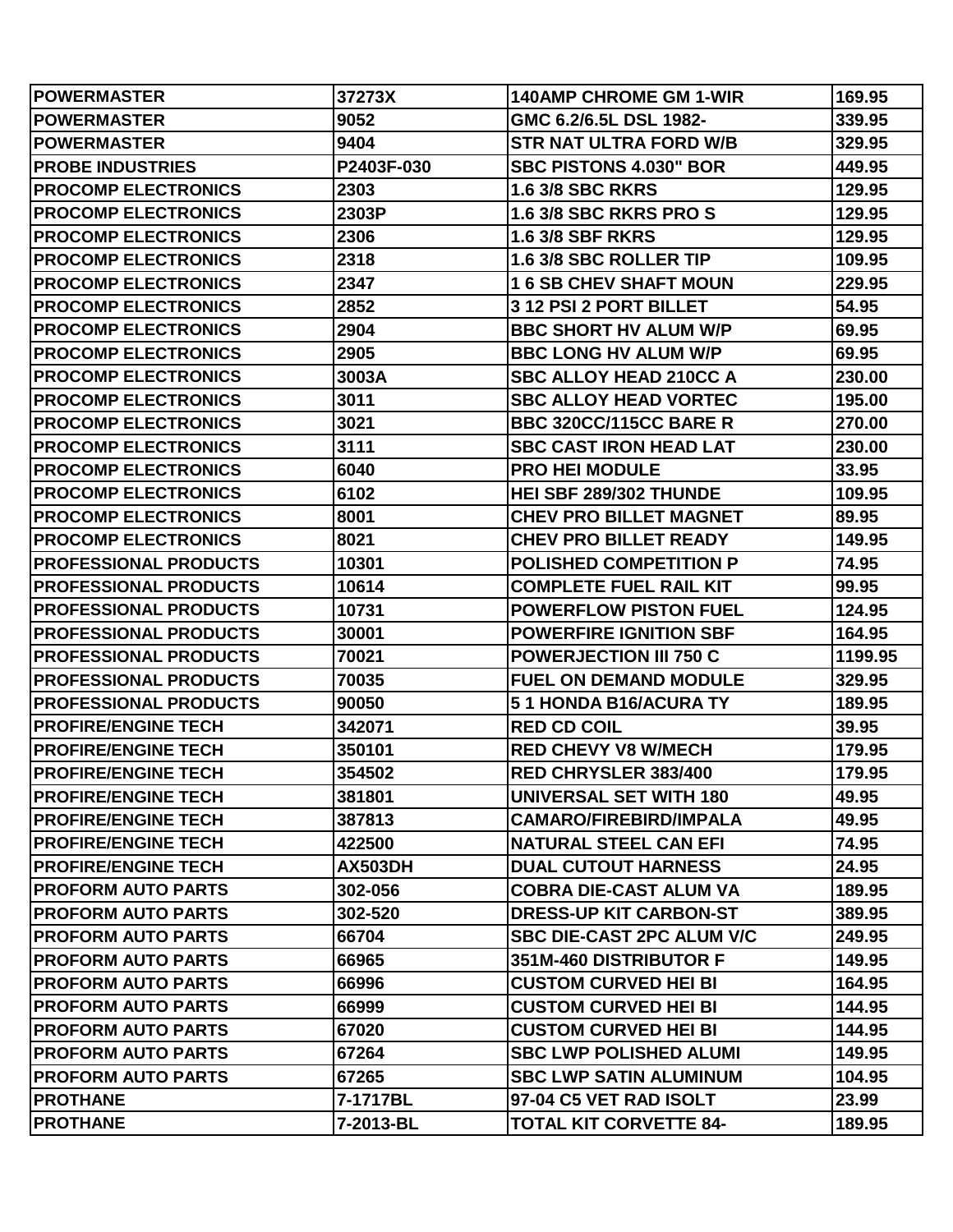| <b>QUICK FUEL TECHNOLOGY</b>   | 30-7305QFT     | QFT 230 PUMP BDY KIT             | 63.95  |
|--------------------------------|----------------|----------------------------------|--------|
| <b>RACE READY PERFORMANCE</b>  | T250           | <b>EXHAUST TURNDOWN TIP 2</b>    | 19.95  |
| <b>IRACE READY PERFORMANCE</b> | T300           | <b>EXHAUST TURNDOWN TIP 3</b>    | 23.95  |
| <b>IRACE READY PERFORMANCE</b> | T500B          | <b>EXH TURNDOWN TIP 5 MIT</b>    | 56.95  |
| <b>IRACE READY PERFORMANCE</b> | Y225           | Y-PIPE 2 1/4 ADAPTS TO           | 29.00  |
| <b>RACE READY PERFORMANCE</b>  | Y400           | Y-PIPE 4                         | 49.95  |
| <b>IRACING POWER CO.</b>       | 1020           | <b>GM 23X18.5 RADIATOR</b>       | 169.95 |
| <b>RACING POWER CO.</b>        | 1021           | <b>GM 25X18.5 RADIATOR</b>       | 169.95 |
| <b>IRACING POWER CO.</b>       | 1706           | 75-80 FRD GRANADA 11"R           | 119.95 |
| <b>RACING POWER CO.</b>        | 2543           | <b>CATCH TANK BREATHER</b>       | 49.95  |
| <b>IRACING POWER CO.</b>       | 3540-1C        | <b>PWR BRAKE BOOSTER KIT 7 D</b> | 299.95 |
| <b>RACING POWER CO.</b>        | 3710           | <b>7 DUAL DIAPHRAGM BRAKE</b>    | 224.95 |
| <b>IRACING POWER CO.</b>       | 3902           | <b>CHR GM 1955 UP ALTERNA</b>    | 139.95 |
| <b>RACING POWER CO.</b>        | 3911           | <b>GM STARTER DELCO STYLE</b>    | 124.95 |
| <b>IRACING POWER CO.</b>       | 3915C          | <b>SMALL BLOCK BIG CHEVY</b>     | 94.95  |
| <b>RACING POWER CO.</b>        | 3923           | <b>HEI DISTRIBUTOR FORD 3</b>    | 94.95  |
| <b>IRACING POWER CO.</b>       | 3926           | <b>SBF HEI DIST W/50K COI</b>    | 94.95  |
| <b>RACING POWER CO.</b>        | 5030           | <b>FUEL PRESS REG KIT</b>        | 84.95  |
| <b>IRACING POWER CO.</b>       | 5413           | <b>BLACK ALUMINUM 15X2</b>       | 74.95  |
| <b>RACING POWER CO.</b>        | 6103C          | <b>CHR ALUM PUSH IN BRE</b>      | 25.95  |
| <b>IRACING POWER CO.</b>       | 6104           | <b>POLISHED ALUMINUM PU</b>      | 34.95  |
| <b>RACING POWER CO.</b>        | 6202           | <b>POL ALUM PUSH IN ENC</b>      | 29.49  |
| <b>IRACING POWER CO.</b>       | 6208           | <b>POL ALUM PUSH IN OPE</b>      | 49.95  |
| <b>RACING POWER CO.</b>        | 6230XC         | <b>CHR AL BBC 196 95 TA</b>      | 154.95 |
| <b>IRACING POWER CO.</b>       | 6254           | <b>120 GPH ELECTRONIC FUE</b>    | 84.95  |
| <b>RACING POWER CO.</b>        | 7635           | <b>FORD 347 c.i. STROKER V/C</b> | 249.95 |
| <b>IRACING POWER CO.</b>       | 7670           | <b>PONTIAC SPACER 1" BLAC</b>    | 119.95 |
| <b>RACING POWER CO.</b>        | 8701POL        | <b>CHEVY SB LONG W/P SERP</b>    | 189.95 |
| <b>IRACING POWER CO.</b>       | 8710           | <b>SBC GILMER DRIVE KIT S</b>    | 179.95 |
| <b>RAMPAGE PRODUCTS</b>        | 1204           | 07-10 WRANGLER 4DR COV           | 79.95  |
| <b>IRAMPAGE PRODUCTS</b>       | 1303           | 4 LAYER CAR COVER 14-1           | 69.95  |
| <b>RAMPAGE PRODUCTS</b>        | 1306           | 4 LAYER CVR 17'7 TO 19           | 72.95  |
| <b>IRAMPAGE PRODUCTS</b>       | 1500           | 08-13 CHALLENGER CAR C           | 72.95  |
| <b>RCI</b>                     | 1120D          | 17X17X11 12 GALLON WO/           | 169.95 |
| <b>RCI</b>                     | <b>1120S</b>   | 17X17X11 12 GALLON WO/           | 219.95 |
| <b>RCI</b>                     | 2010D          | 6X6X12 1 GALLON W/FOAM           | 124.95 |
| RCI                            | 2030A          | 8X8X15 3 GALLON W/FOAM           | 169.95 |
| RCI                            | 2040A          | 10X12X8 4 GALLON W/FOA           | 164.95 |
| <b>RCI</b>                     | 2050D          | 13X13X8 5 GALLON W/FOA           | 184.95 |
| <b>RCI</b>                     | 2100A          | 17X17X9 10 GALLON W/FO           | 249.95 |
| <b>RCI</b>                     | 2120D          | <b>17X17X11 12 GALLON W/F</b>    | 186.95 |
| RCI                            | <b>2151AS</b>  | <b>18X20X10 ALUMINUM 15 G</b>    | 279.95 |
| <b>RCI</b>                     | <b>2200ADS</b> | 24X20X10 BLACK 20 GALL           | 399.95 |
| <b>RCI</b>                     | <b>2200AS</b>  | <b>24X20X10 20 GALLON W/F</b>    | 369.95 |
| <b>RCI</b>                     | 3005W          | <b>SMALL WHITE HELMET 22</b>     | 134.95 |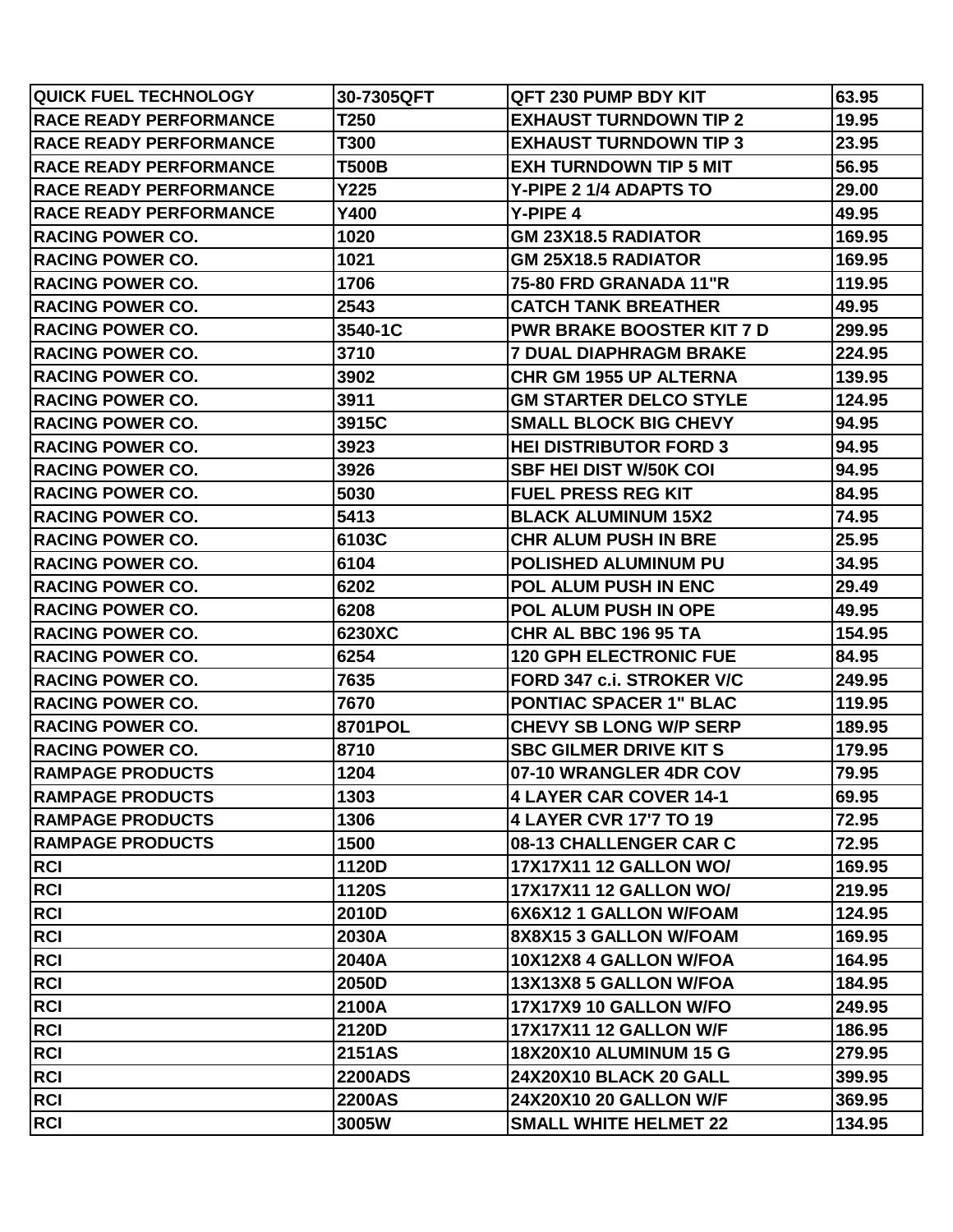| RCI                           | 3025W            | <b>LARGE WHITE HELMET 23</b>  | 134.95  |
|-------------------------------|------------------|-------------------------------|---------|
| <b>RCI</b>                    | 3125W            | <b>LARGE WHITE HELMET 23</b>  | 189.95  |
| RCI                           | 3145W            | <b>XX LARGE WHITE HELMET</b>  | 189.95  |
| <b>RCI</b>                    | 7038A            | <b>CIRCLE TRACK FAST FILL</b> | 89.95   |
| <b>RCI</b>                    | 7803D            | <b>BLACK HELMET BAG</b>       | 27.95   |
| <b>RCI</b>                    | 8021B            | <b>RED POLY LO BACK COVER</b> | 49.95   |
| RCI                           | 8423S            | <b>ALUM CIRCLE SEAT CVR B</b> | 54.95   |
| RCI                           | 9040C            | <b>10 BLUE HIGHTOP SHOES</b>  | 79.95   |
| <b>RCI</b>                    | 9120C            | <b>M BLUE 1 PIECE SINGLE</b>  | 84.95   |
| <b>RCI</b>                    | 9210CB           | <b>RED 3 5 POINT COMPLETE</b> | 134.95  |
| RCI                           | 9211CD           | <b>BLACK 3 V TYPE COMPLET</b> | 134.95  |
| RCI                           | 9526C            | <b>M BLUE SINGLE LAYER RA</b> | 31.95   |
| <b>RCI</b>                    | 9538C            | <b>L BLUE DOUBLE LAYER RA</b> | 39.95   |
| RCI                           | 9546C            | <b>XL BLUE SINGLE LAYER R</b> | 31.95   |
| RCI                           | 9628D            | <b>M BLACK SINGLE LAYER P</b> | 46.95   |
| <b>RCI</b>                    | 9826D            | <b>M BLACK MULTI LAYER JA</b> | 99.95   |
| <b>RCI</b>                    | 9858C            | XXL BLUE MULTI LAYER P        | 99.95   |
| <b>RICHMOND GEAR</b>          | <b>GM75410OE</b> | GM 107.53 OEM                 | 159.95  |
| <b>IROYAL PURPLE</b>          | 05950            | <b>NITRO PLUS 50 5GAL PAI</b> | 249.95  |
| <b>ROYAL PURPLE</b>           | 11629            | <b>HPM FC-W 4-STRK 10W40</b>  | 8.99    |
| <b>RUSSELL PERFORMANCE</b>    | 613471           | <b>HOSE END 10 150 SWIVEL</b> | 33.95   |
| <b>RUSSELL PERFORMANCE</b>    | 660271           | <b>ENDR PLUG STR 6</b>        | 2.99    |
| <b>SCORPION ROCKERS</b>       | 1016-1           | <b>BBC ROCKER ARM 1.8*7/1</b> | 26.99   |
| <b>SCORPION ROCKERS</b>       | 1047             | <b>SBC RKR SET 1.6/1.7*7/</b> | 329.95  |
| <b>SCORPION ROCKERS</b>       | 1049             | <b>SBC RKR SET 1.65 *7/16</b> | 259.95  |
| <b>ISCT TUNING</b>            | 3416R            | <b>GM RACE TUNER 99-12</b>    | 549.95  |
| <b>ISEALED POWER PISTONS</b>  | <b>381NP</b>     | <b>BBF FE PISTON</b>          | 15.99   |
| <b>SEALED POWER PISTONS</b>   | L2304F60         | <b>SBC FORGED PISTON</b>      | 60.00   |
| <b>SNOW PERFORMANCE</b>       | 20160            | <b>GAS STAGE 3 CAMARO 200</b> | 489.95  |
| <b>SNOW PERFORMANCE</b>       | 49103            | TOW MAX CUMMINS 5.9/6.        | 729.95  |
| <b>SNOW PERFORMANCE</b>       | 50012            | <b>DIESEL STG II 6.0/6.4/</b> | 499.95  |
| <b>SONNAX INDUSTRIES</b>      | T400-125-72      | 4.0"X.125" WALL X 72"         | 186.95  |
| <b>ISPECTRE PERFORMANCE</b>   | 416              | SBC HDR GSKT 1.42 SQ P        | 22.95   |
| <b>ISPECTRE PERFORMANCE</b>   | 419              | <b>BBC HDR GSKT 1.9X2.0 S</b> | 22.95   |
| <b>SPECTRE PERFORMANCE</b>    | 420              | <b>BBC HDR GSKT 1.87 RND</b>  | 22.95   |
| <b>ISPECTRE PERFORMANCE</b>   | 429              | <b>BBF FE HDR GSK 14-BOLT</b> | 22.95   |
| <b>ISPECTRE PERFORMANCE</b>   | 446              | <b>5.7L HEMI HDR GSKT</b>     | 22.95   |
| <b>SPECTRE PERFORMANCE</b>    | 9778             | <b>4" ALUM Y PIPE</b>         | 29.95   |
| <b>ISPECTRE PERFORMANCE</b>   | 9782             | <b>4" 45DEG EPDM FLEX BOO</b> | 45.95   |
| <b>ISPRINT SUSPENSION</b>     | 1007             | <b>94-97 ACCORD</b>           | 129.95  |
| <b>ISPRINT SUSPENSION</b>     | 8425             | 2003-UP TIBURON V6            | 179.95  |
| <b>SPRINT SUSPENSION</b>      | X1003            | 90-93 ACCORD                  | 149.95  |
| <b>SPRINT SUSPENSION</b>      | X1007            | 94-97 ACCORD                  | 149.95  |
| <b> SPRINTEX USA</b>          | 265A1001         | 12-15 FRS/BRZ FT-86 4C        | 5499.00 |
| <b>STAINLESS STEEL BRAKES</b> | 28146RE          | <b>VACUUM PUMP RELAY 2814</b> | 37.99   |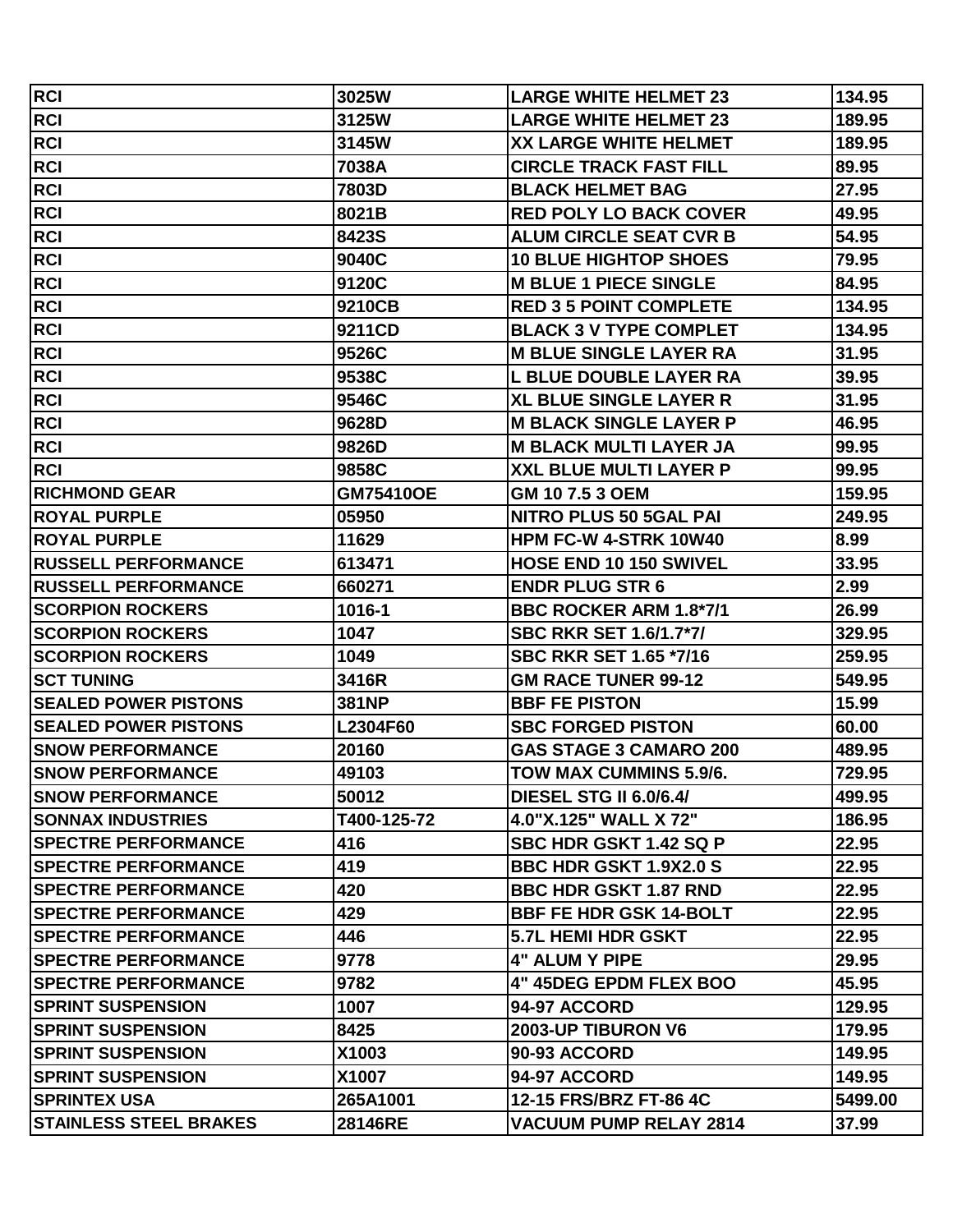| <b>ISTAINLESS STEEL BRAKES</b> | A0765          | <b>RESIDUAL VALVE 10 PSI</b>  | 27.95   |
|--------------------------------|----------------|-------------------------------|---------|
| <b>STAINLESS STEEL BRAKES</b>  | A07652         | <b>RESIDUAL VALVE 10 PSI-</b> | 29.95   |
| <b>STAINLESS STEEL BRAKES</b>  | A112-13BK      | 05-MSTG 13"R UPGRADE K        | 999.95  |
| <b>STAINLESS STEEL BRAKES</b>  | A125-44        | TRI-POWER 10/12B GM R         | 1199.95 |
| <b>STAINLESS STEEL BRAKES</b>  | A129-4         | <b>FRNT DRM/DSC CONV 65-6</b> | 749.95  |
| <b>SUSPENSION TECHNIQUES</b>   | 60380          | <b>1986-89 TOY CELICA SPR</b> | 129.95  |
| <b>T-A PERFORMANCE</b>         | TA1557         | <b>BUICK 231 86-87 CAM BR</b> | 46.95   |
| <b>TAYLOR WIRE</b>             | 1010           | <b>ROCKER SWITCH ON/OFF W</b> | 17.95   |
| <b>TAYLOR WIRE</b>             | 42742          | <b>YELLOW WIRE SEPS</b>       | 12.95   |
| TCI                            | 243200         | <b>CONV 700R4 SF V6 LU 27</b> | 439.95  |
| <b>TRANSDAPT</b>               | 2451           | <b>DISCONTINUED COLD AIR</b>  | 75.00   |
| <b>TRANSDAPT</b>               | 3607           | 5X4.5" HUB-5X4.5" WHEE        | 124.95  |
| <b>TRANSDAPT</b>               | 4573           | <b>DISCONTINUED 79 88 TOY</b> | 38.95   |
| <b>TRANSDAPT</b>               | 8881           | <b>1996-7 CIVIC DIPTSTICK</b> | 9.95    |
| TRANSDAPT                      | 8884           | <b>DISCONTINUED DIPSTICK</b>  | 8.95    |
| <b>TUFF STUFF</b>              | <b>1449NA</b>  | <b>CHEVY WATER PUMP S.B.</b>  | 169.95  |
| <b>ITUFF STUFF</b>             | 1461NA         | <b>CHEVY WATER PUMP B.B.</b>  | 169.95  |
| <b>TUFF STUFF</b>              | <b>1594NC</b>  | FORD WATER PUMP 5.0L 86-9     | 89.95   |
| <b>TUFF STUFF</b>              | 2125NB         | 9" SINGLE DIAPHRAGM FO        | 269.95  |
| <b>TUFF STUFF</b>              | 4450B          | <b>WATER PUMP CHROME HOSE</b> | 5.49    |
| <b>ITUFF STUFF</b>             | 4505NC6G       | <b>SANDEN STYLE A/C COMPR</b> | 249.95  |
| <b>TUFF STUFF</b>              | 4515NB6G       | <b>SANDEN STYLE A/C COMPR</b> | 349.95  |
| <b>TUFF STUFF</b>              | 6507A          | <b>GM B.B. LONG PUMP POWE</b> | 159.95  |
| <b>TUFF STUFF</b>              | 7074RA         | <b>FORD ALTERNATOR LRG CA</b> | 244.95  |
| <b>ITUFF STUFF</b>             | 7078NA         | <b>FORD ALTERNATOR O.E. S</b> | 124.95  |
| <b>ITUFF STUFF</b>             | <b>7078NCP</b> | <b>FORD ALTERNATOR O.E. S</b> | 139.95  |
| <b>TUFF STUFF</b>              | 7773A          | <b>FORD ALTERNATOR 4.6L L</b> | 229.95  |
| <b>VIBRANT PERFORMANCE</b>     | 1331           | <b>DUAL 3.5 RND STNLSS ST</b> | 59.95   |
| <b>VIBRANT PERFORMANCE</b>     | 1553           | <b>3 RND STNLSS STL TIP-2</b> | 35.95   |
| <b>VIBRANT PERFORMANCE</b>     | 1562           | <b>5 RND STNLSS STL TIP-4</b> | 35.95   |
| <b>VIBRANT PERFORMANCE</b>     | 1787           | <b>TPV 3 CATBACK EXHAUST</b>  | 399.95  |
| IVIBRANT PERFORMANCE           | 18061          | <b>FRONT UPPER STRUT TOWE</b> | 59.95   |
| <b>VIBRANT PERFORMANCE</b>     | 18121          | <b>1989 1994 MITSUBISHI</b>   | 59.95   |
| <b>VIBRANT PERFORMANCE</b>     | 1863           | <b>STRUT TOWER BRACE FOR</b>  | 42.95   |
| <b> VIBRANT PERFORMANCE</b>    | 1866           | 2004 2006 MAZDA3 ALL          | 49.95   |
| IVIBRANT PERFORMANCE           | 1868           | <b>1988 2000 HONDA CIVI</b>   | 57.95   |
| <b>IVIBRANT PERFORMANCE</b>    | 1869           | <b>1994 1999 CHRYSLER/D</b>   | 57.95   |
| IVIBRANT PERFORMANCE           | 1882           | <b>FRONT UPPER STRUT TOWE</b> | 57.95   |
| <b>IVIBRANT PERFORMANCE</b>    | 1885           | <b>FRONT UPPER STRUT TOWE</b> | 57.95   |
| IVIBRANT PERFORMANCE           | 2204           | 94-97 ACCORD COLD AIR         | 69.95   |
| <b>VIBRANT PERFORMANCE</b>     | 2205           | 92-96 PRELUDE COLD AIR        | 69.95   |
| IVIBRANT PERFORMANCE           | 2207           | 90-93 INTEGRA COLD AIR        | 69.95   |
| <b> VIBRANT PERFORMANCE</b>    | 2210           | 95-98 ECLIPSE 4CYL CA         | 74.95   |
| <b>VIBRANT PERFORMANCE</b>     | 2212           | 98-01 ACCORD 4 CYL CA         | 74.95   |
| <b>VIBRANT PERFORMANCE</b>     | 2224           | 88-91 CIVIC DX/LX/CX K        | 69.95   |